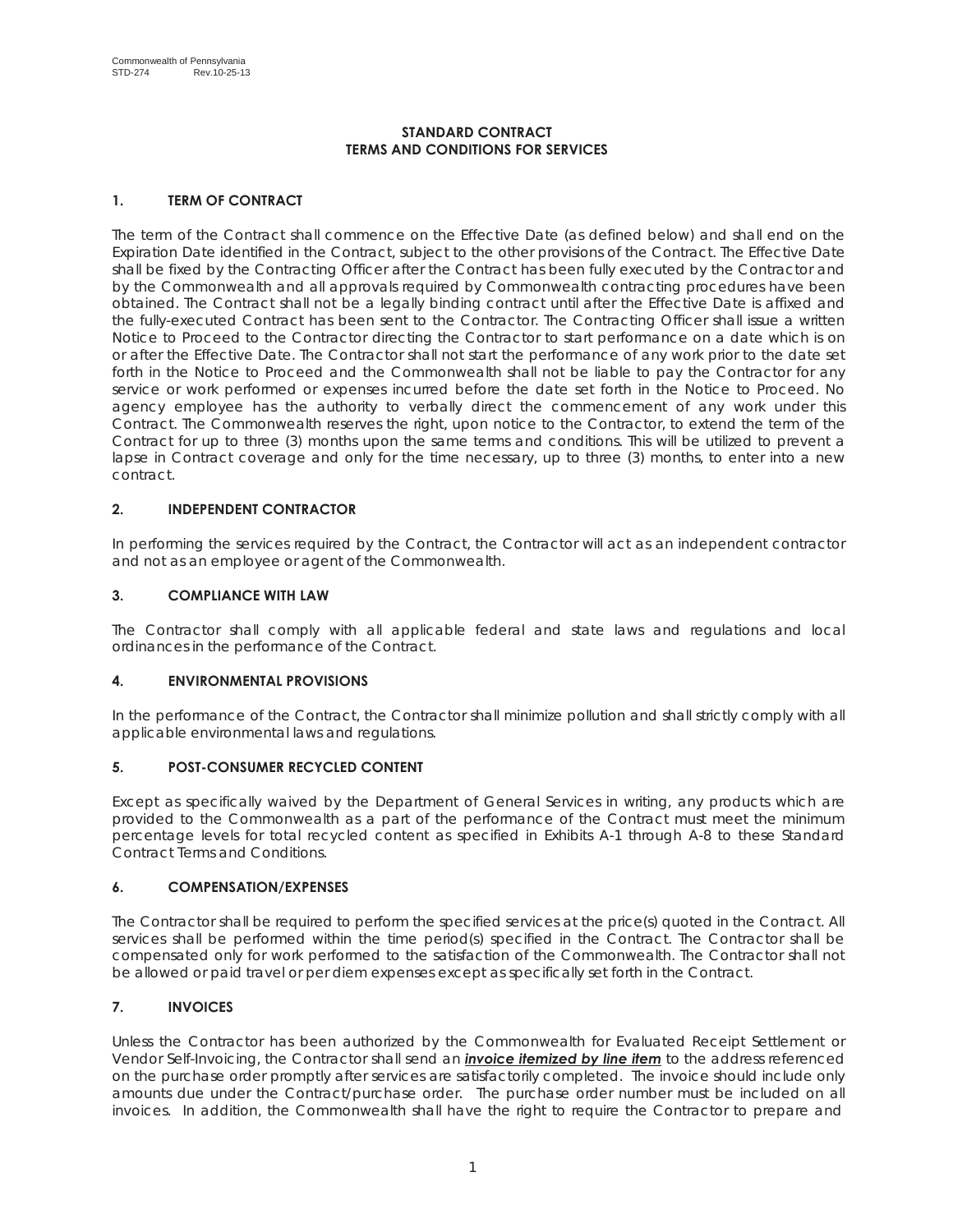submit a "Work In Progress" sheet that contains, at a minimum, the tasks performed, number of hours, hourly rate, and the purchase order or task order to which it refers.

# **8. PAYMENT**

- a. The Commonwealth shall put forth reasonable efforts to make payment by the required payment date. The required payment date is: (a) the date on which payment is due under the terms of the Contract; (b) thirty (30) days after a proper invoice actually is received at the "Provide Service and Bill To" address if a date on which payment is due is not specified in the Contract (a "proper" invoice is not received until the Commonwealth accepts the service as satisfactorily performed); or (c) the payment date specified on the invoice if later than the dates established by (a) and (b) above. Payment may be delayed if the payment amount on an invoice is not based upon the price(s) as stated in the Contract. If any payment is not made within fifteen (15) days after the required payment date, the Commonwealth may pay interest as determined by the Secretary of Budget in accordance with Act No. 266 of 1982 and regulations promulgated pursuant thereto. Payment should not be construed by the Contractor as acceptance of the service performed by the Contractor. The Commonwealth reserves the right to conduct further testing and inspection after payment, but within a reasonable time after performance, and to reject the service if such post payment testing or inspection discloses a defect or a failure to meet specifications. The Contractor agrees that the Commonwealth may set off the amount of any state tax liability or other obligation of the Contractor or its subsidiaries to the Commonwealth against any payments due the Contractor under any contract with the Commonwealth.
- b. The Commonwealth shall have the option of using the Commonwealth purchasing card to make purchases under the Contract or purchase order. The Commonwealth's purchasing card is similar to a credit card in that there will be a small fee which the Contractor will be required to pay and the Contractor will receive payment directly from the card issuer rather than the Commonwealth. Any and all fees related to this type of payment are the responsibility of the Contractor. In no case will the Commonwealth allow increases in prices to offset credit card fees paid by the Contractor or any other charges incurred by the Contractor, unless specifically stated in the terms of the Contract or purchase order.

# **9. TAXES**

The Commonwealth is exempt from all excise taxes imposed by the Internal Revenue Service and has accordingly registered with the Internal Revenue Service to make tax free purchases under Registration No. 23740001-K. With the exception of purchases of the following items, no exemption certificates are required and none will be issued: undyed diesel fuel, tires, trucks, gas guzzler emergency vehicles, and sports fishing equipment. The Commonwealth is also exempt from Pennsylvania state sales tax, local sales tax, public transportation assistance taxes and fees and vehicle rental tax. The Department of Revenue regulations provide that exemption certificates are not required for sales made to governmental entities and none will be issued. Nothing in this paragraph is meant to exempt a construction contractor from the payment of any of these taxes or fees which are required to be paid with respect to the purchase, use, rental, or lease of tangible personal property or taxable services used or transferred in connection with the performance of a construction contract.

# **10. WARRANTY**

The Contractor warrants that all services performed by the Contractor, its agents and subcontractors shall be free and clear of any defects in workmanship or materials. Unless otherwise stated in the contract, all services and parts are warranted for a period of one year following completion of performance by the Contractor and acceptance by the Commonwealth. The Contractor shall correct any problem with the service and/or replace any defective part with a part of equivalent or superior quality without any additional cost to the Commonwealth.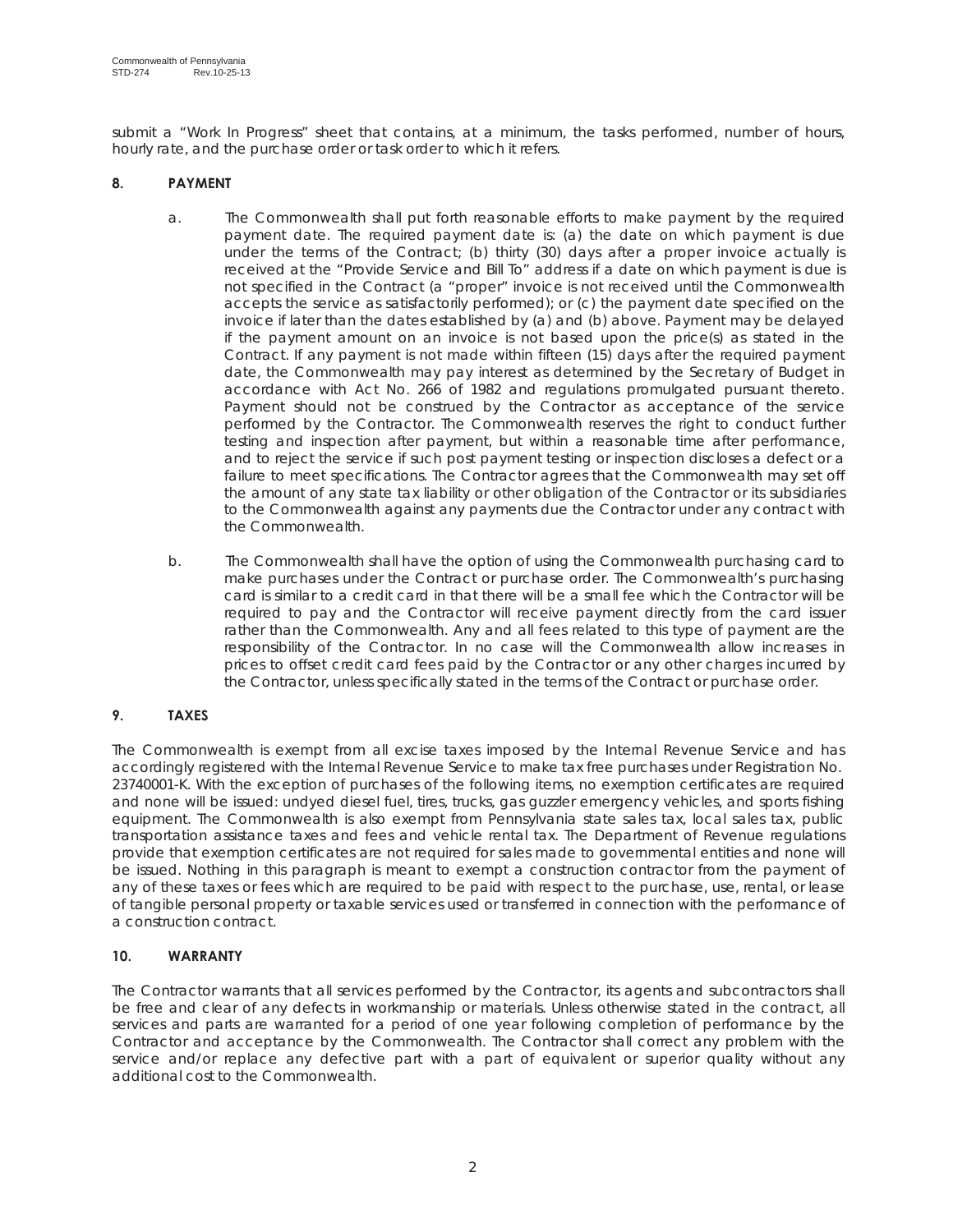# **11. PATENT, COPYRIGHT, AND TRADEMARK INDEMNITY**

The Contractor warrants that it is the sole owner or author of, or has entered into a suitable legal agreement concerning either: a) the design of any product or process provided or used in the performance of the Contract which is covered by a patent, copyright, or trademark registration or other right duly authorized by state or federal law or b) any copyrighted matter in any report document or other material provided to the commonwealth under the contract. The Contractor shall defend any suit or proceeding brought against the Commonwealth on account of any alleged patent, copyright or trademark infringement in the United States of any of the products provided or used in the performance of the Contract. This is upon condition that the Commonwealth shall provide prompt notification in writing of such suit or proceeding; full right, authorization and opportunity to conduct the defense thereof; and full information and all reasonable cooperation for the defense of same. As principles of governmental or public law are involved, the Commonwealth may participate in or choose to conduct, in its sole discretion, the defense of any such action. If information and assistance are furnished by the Commonwealth at the Contractor's written request, it shall be at the Contractor's expense, but the responsibility for such expense shall be only that within the Contractor's written authorization. The Contractor shall indemnify and hold the Commonwealth harmless from all damages, costs, and expenses, including attorney's fees that the Contractor or the Commonwealth may pay or incur by reason of any infringement or violation of the rights occurring to any holder of copyright, trademark, or patent interests and rights in any products provided or used in the performance of the Contract. If any of the products provided by the Contractor in such suit or proceeding are held to constitute infringement and the use is enjoined, the Contractor shall, at its own expense and at its option, either procure the right to continue use of such infringement products, replace them with non-infringement equal performance products or modify them so that they are no longer infringing. If the Contractor is unable to do any of the preceding, the Contractor agrees to remove all the equipment or software which are obtained contemporaneously with the infringing product, or, at the option of the Commonwealth, only those items of equipment or software which are held to be infringing, and to pay the Commonwealth: 1) any amounts paid by the Commonwealth towards the purchase of the product, less straight line depreciation; 2) any license fee paid by the Commonwealth for the use of any software, less an amount for the period of usage; and 3) the pro rata portion of any maintenance fee representing the time remaining in any period of maintenance paid for. The obligations of the Contractor under this paragraph continue without time limit. No costs or expenses shall be incurred for the account of the Contractor without its written consent.

# **12. OWNERSHIP RIGHTS**

The Commonwealth shall have unrestricted authority to reproduce, distribute, and use any submitted report, data, or material, and any software or modifications and any associated documentation that is designed or developed and delivered to the Commonwealth as part of the performance of the Contract.

# **13. ASSIGNMENT OF ANTITRUST CLAIMS**

The Contractor and the Commonwealth recognize that in actual economic practice, overcharges by the Contractor's suppliers resulting from violations of state or federal antitrust laws are in fact borne by the Commonwealth. As part of the consideration for the award of the Contract, and intending to be legally bound, the Contractor assigns to the Commonwealth all right, title and interest in and to any claims the Contractor now has, or may acquire, under state or federal antitrust laws relating to the products and services which are the subject of this Contract.

# **14. HOLD HARMLESS PROVISION**

The Contractor shall hold the Commonwealth harmless from and indemnify the Commonwealth against any and all claims, demands and actions based upon or arising out of any activities performed by the Contractor and its employees and agents under this Contract and shall, at the request of the Commonwealth, defend any and all actions brought against the Commonwealth based upon any such claims or demands.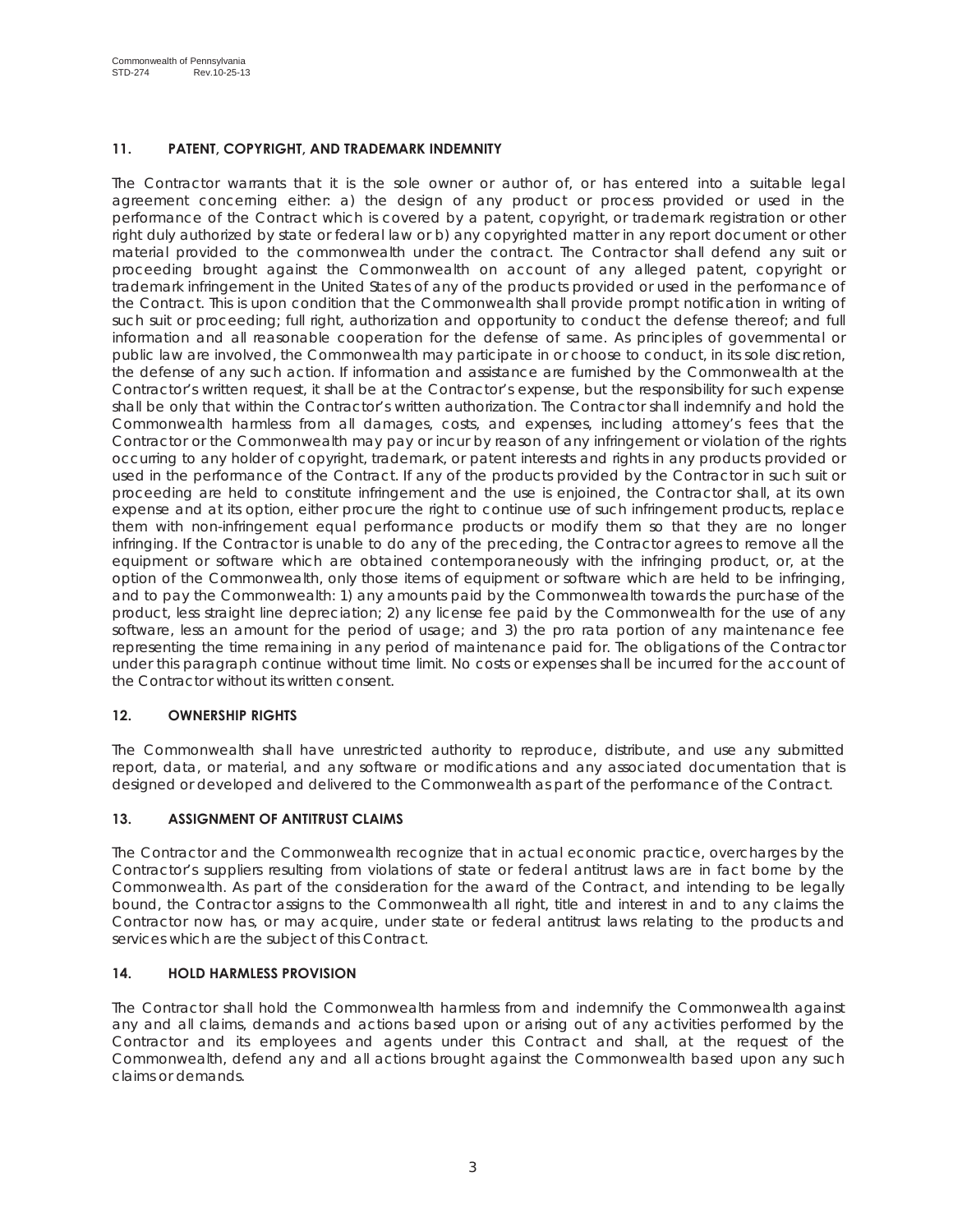# **15. AUDIT PROVISIONS**

The Commonwealth shall have the right, at reasonable times and at a site designated by the Commonwealth, to audit the books, documents and records of the Contractor to the extent that the books, documents and records relate to costs or pricing data for the Contract. The Contractor agrees to maintain records which will support the prices charged and costs incurred for the Contract. The Contractor shall preserve books, documents, and records that relate to costs or pricing data for the Contract for a period of three (3) years from date of final payment. The Contractor shall give full and free access to all records to the Commonwealth and/or their authorized representatives.

# **16. DEFAULT**

- a. The Commonwealth may, subject to the provisions of Paragraph 17, Force Majeure, and in addition to its other rights under the Contract, declare the Contractor in default by written notice thereof to the Contractor, and terminate (as provided in Paragraph 18, Termination Provisions) the whole or any part of this Contract for any of the following reasons:
	- 1) Failure to begin work within the time specified in the Contract or as otherwise specified;
	- 2) Failure to perform the work with sufficient labor, equipment, or material to insure the completion of the specified work in accordance with the Contract terms;
	- 3) Unsatisfactory performance of the work;
	- 4) Failure or refusal to remove material, or remove and replace any work rejected as defective or unsatisfactory;
	- 5) Discontinuance of work without approval;
	- 6) Failure to resume work, which has been discontinued, within a reasonable time after notice to do so;
	- 7) Insolvency or bankruptcy;
	- 8) Assignment made for the benefit of creditors;
	- 9) Failure or refusal within 10 days after written notice by the Contracting Officer, to make payment or show cause why payment should not be made, of any amounts due for materials furnished, labor supplied or performed, for equipment rentals, or for utility services rendered;
	- 10) Failure to protect, to repair, or to make good any damage or injury to property; or
	- 11) Breach of any provision of this Contract.
- b. In the event that the Commonwealth terminates this Contract in whole or in part as provided in Subparagraph a. above, the Commonwealth may procure, upon such terms and in such manner as it determines, services similar or identical to those so terminated, and the Contractor shall be liable to the Commonwealth for any reasonable excess costs for such similar or identical services included within the terminated part of the Contract.
- c. If the Contract is terminated as provided in Subparagraph a. above, the Commonwealth, in addition to any other rights provided in this paragraph, may require the Contractor to transfer title and deliver immediately to the Commonwealth in the manner and to the extent directed by the Issuing Office, such partially completed work, including, where applicable, reports, working papers and other documentation, as the Contractor has specifically produced or specifically acquired for the performance of such part of the Contract as has been terminated. Except as provided below, payment for completed work accepted by the Commonwealth shall be at the Contract price. Except as provided below, payment for partially completed work including, where applicable, reports and working papers, delivered to and accepted by the Commonwealth shall be in an amount agreed upon by the Contractor and Contracting Officer. The Commonwealth may withhold from amounts otherwise due the Contractor for such completed or partially completed works, such sum as the Contracting Officer determines to be necessary to protect the Commonwealth against loss.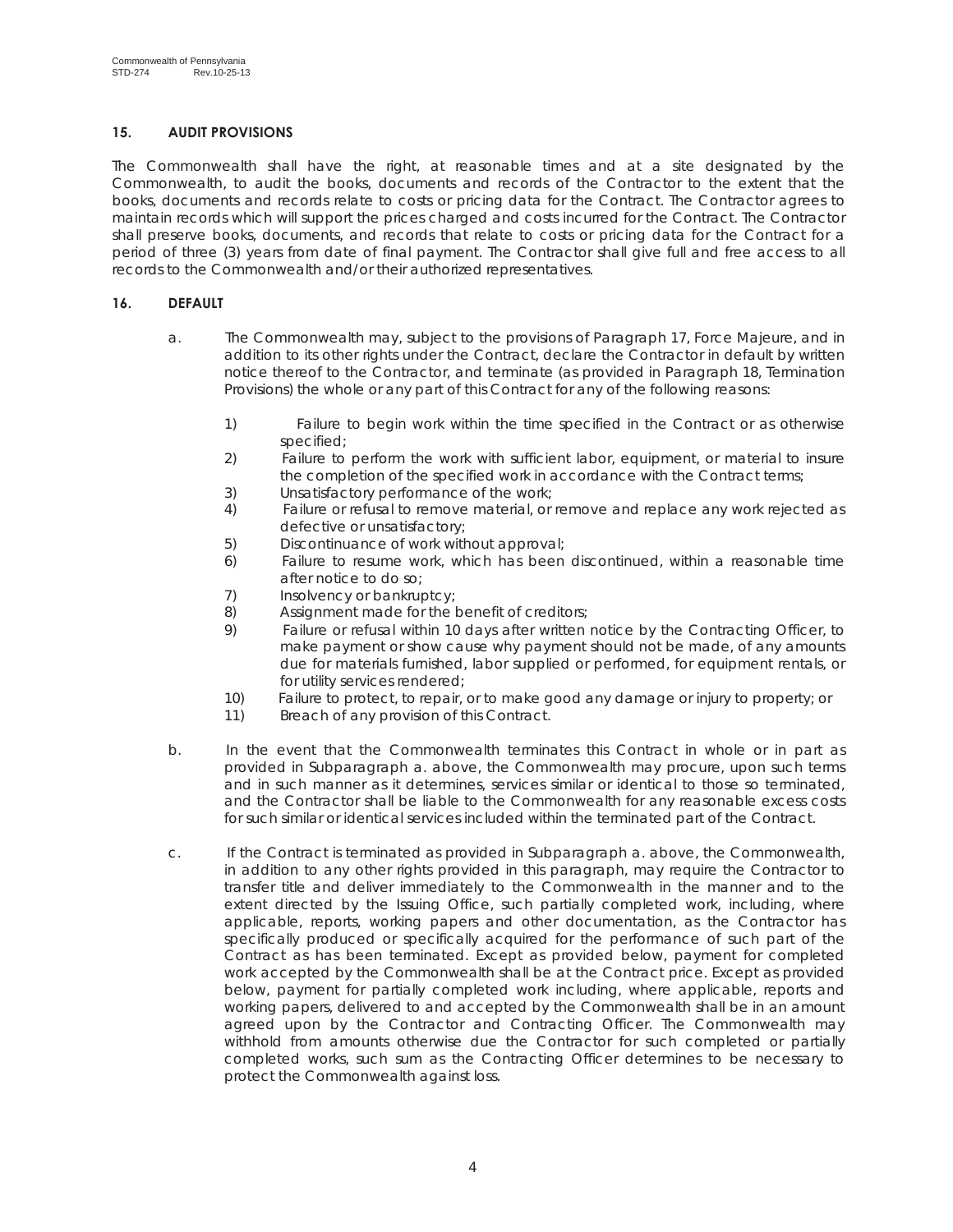- d. The rights and remedies of the Commonwealth provided in this paragraph shall not be exclusive and are in addition to any other rights and remedies provided by law or under this Contract.
- e. The Commonwealth's failure to exercise any rights or remedies provided in this paragraph shall not be construed to be a waiver by the Commonwealth of its rights and remedies in regard to the event of default or any succeeding event of default.
- f. Following exhaustion of the Contractor's administrative remedies as set forth in Paragraph 19, the Contractor's exclusive remedy shall be to seek damages in the Board of Claims.

# **17. FORCE MAJEURE**

Neither party will incur any liability to the other if its performance of any obligation under this Contract is prevented or delayed by causes beyond its control and without the fault or negligence of either party. Causes beyond a party's control may include, but aren't limited to, acts of God or war, changes in controlling law, regulations, orders or the requirements of any governmental entity, severe weather conditions, civil disorders, natural disasters, fire, epidemics and quarantines, general strikes throughout the trade, and freight embargoes.

The Contractor shall notify the Commonwealth orally within five (5) days and in writing within ten (10) days of the date on which the Contractor becomes aware, or should have reasonably become aware, that such cause would prevent or delay its performance. Such notification shall (i) describe fully such cause(s) and its effect on performance, (ii) state whether performance under the contract is prevented or delayed and (iii) if performance is delayed, state a reasonable estimate of the duration of the delay. The Contractor shall have the burden of proving that such cause(s) delayed or prevented its performance despite its diligent efforts to perform and shall produce such supporting documentation as the Commonwealth may reasonably request. After receipt of such notification, the Commonwealth may elect either to cancel the Contract or to extend the time for performance as reasonably necessary to compensate for the Contractor's delay.

In the event of a declared emergency by competent governmental authorities, the Commonwealth by notice to the Contractor, may suspend all or a portion of the Contract.

# **18. TERMINATION PROVISIONS**

The Commonwealth has the right to terminate this Contract for any of the following reasons. Termination shall be effective upon written notice to the Contractor.

- a. **TERMINATION FOR CONVENIENCE**: The Commonwealth shall have the right to terminate the Contract for its convenience if the Commonwealth determines termination to be in its best interest. The Contractor shall be paid for work satisfactorily completed prior to the effective date of the termination, but in no event shall the Contractor be entitled to recover loss of profits.
- b. **NON-APPROPRIATION**: The Commonwealth's obligation to make payments during any Commonwealth fiscal year succeeding the current fiscal year shall be subject to availability and appropriation of funds. When funds (state and/or federal) are not appropriated or otherwise made available to support continuation of performance in a subsequent fiscal year period, the Commonwealth shall have the right to terminate the contract. The contractor shall be reimbursed for the reasonable value of any nonrecurring costs incurred but not amortized in the price of the supplies or services delivered under this contract. Such reimbursement shall not include loss of profit, loss of use of money, or administrative or overhead costs. The reimbursement amount may be paid for any appropriations available for that purpose
- c. **TERMINATION FOR CAUSE**: The Commonwealth shall have the right to terminate the Contract for Contractor default under Paragraph 16, Default, upon written notice to the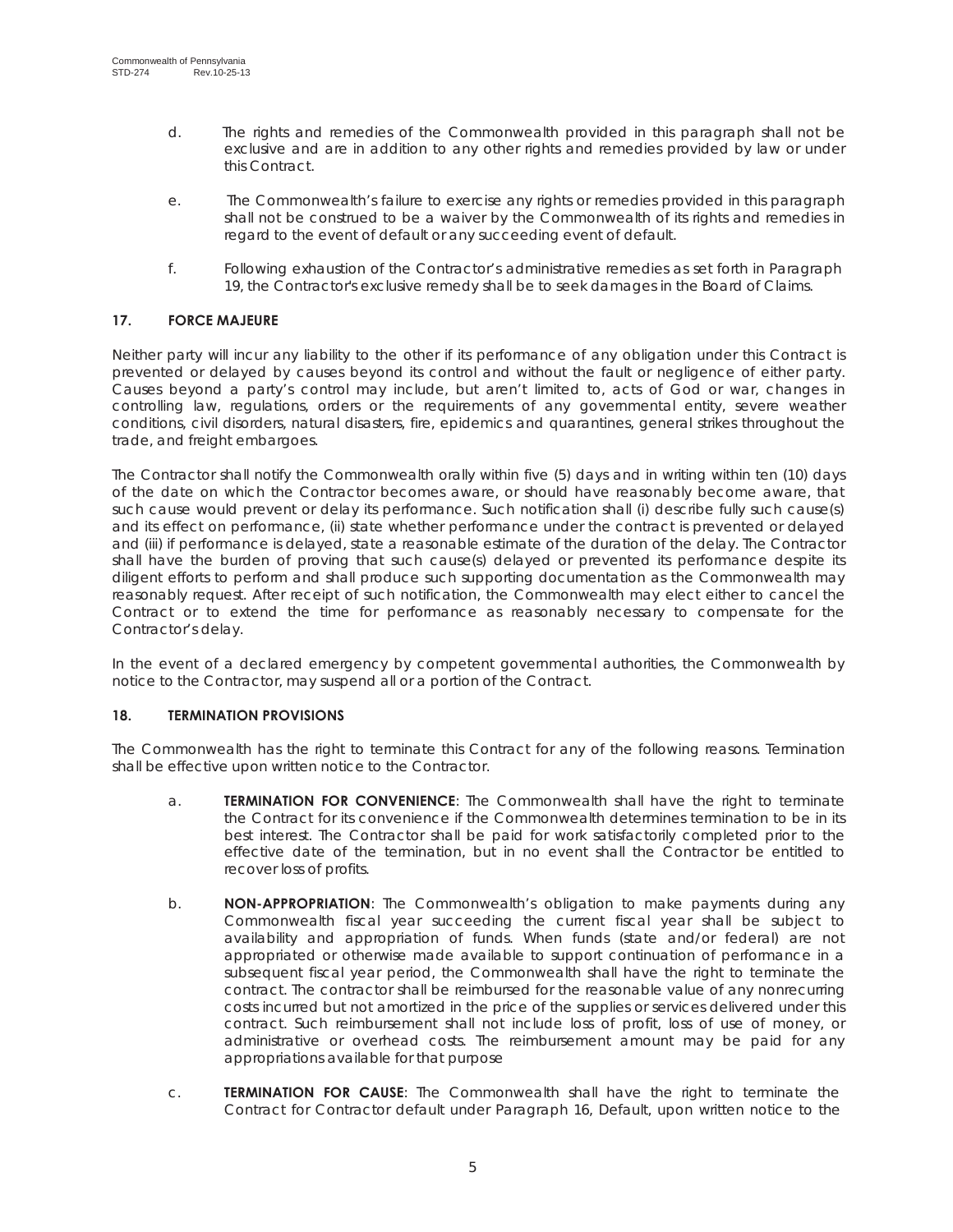Contractor. The Commonwealth shall also have the right, upon written notice to the Contractor, to terminate the Contract for other cause as specified in this Contract or by law. If it is later determined that the Commonwealth erred in terminating the Contract for cause, then, at the Commonwealth's discretion, the Contract shall be deemed to have been terminated for convenience under the Subparagraph 18.a.

# **19. CONTRACT CONTROVERSIES**

- a. In the event of a controversy or claim arising from the Contract, the Contractor must, within six months after the cause of action accrues, file a written claim with the contracting officer for a determination. The claim shall state all grounds upon which the Contractor asserts a controversy exists. If the Contractor fails to file a claim or files an untimely claim, the Contractor is deemed to have waived its right to assert a claim in any forum.
- b. The contracting officer shall review timely-filed claims and issue a final determination, in writing, regarding the claim. The final determination shall be issued within 120 days of the receipt of the claim, unless extended by consent of the contracting officer and the Contractor. The contracting officer shall send his/her written determination to the Contractor. If the contracting officer fails to issue a final determination within the 120 days (unless extended by consent of the parties), the claim shall be deemed denied. The contracting officer's determination shall be the final order of the purchasing agency.
- c. Within fifteen (15) days of the mailing date of the determination denying a claim or within 135 days of filing a claim if, no extension is agreed to by the parties, whichever occurs first, the Contractor may file a statement of claim with the Commonwealth Board of Claims. Pending a final judicial resolution of a controversy or claim, the Contractor shall proceed diligently with the performance of the Contract in a manner consistent with the determination of the contracting officer and the Commonwealth shall compensate the Contractor pursuant to the terms of the Contract.

# **20. ASSIGNABILITY AND SUBCONTRACTING**

- a. Subject to the terms and conditions of this Paragraph 20, this Contract shall be binding upon the parties and their respective successors and assigns.
- b. The Contractor shall not subcontract with any person or entity to perform all or any part of the work to be performed under this Contract without the prior written consent of the Contracting Officer, which consent maybe withheld at the sole and absolute discretion of the Contracting Officer.
- c. The Contractor may not assign, in whole or in part, this Contract or its rights, duties, obligations, or responsibilities hereunder without the prior written consent of the Contracting Officer, which consent may be withheld at the sole and absolute discretion of the Contracting Officer.
- d. Notwithstanding the foregoing, the Contractor may, without the consent of the Contracting Officer, assign its rights to payment to be received under the Contract, provided that the Contractor provides written notice of such assignment to the Contracting Officer together with a written acknowledgement from the assignee that any such payments are subject to all of the terms and conditions of this Contract.
- e. For the purposes of this Contract, the term "assign" shall include, but shall not be limited to, the sale, gift, assignment, pledge, or other transfer of any ownership interest in the Contractor provided, however, that the term shall not apply to the sale or other transfer of stock of a publicly traded company.
- f . Any assignment consented to by the Contracting Officer shall be evidenced by a written assignment agreement executed by the Contractor and its assignee in which the assignee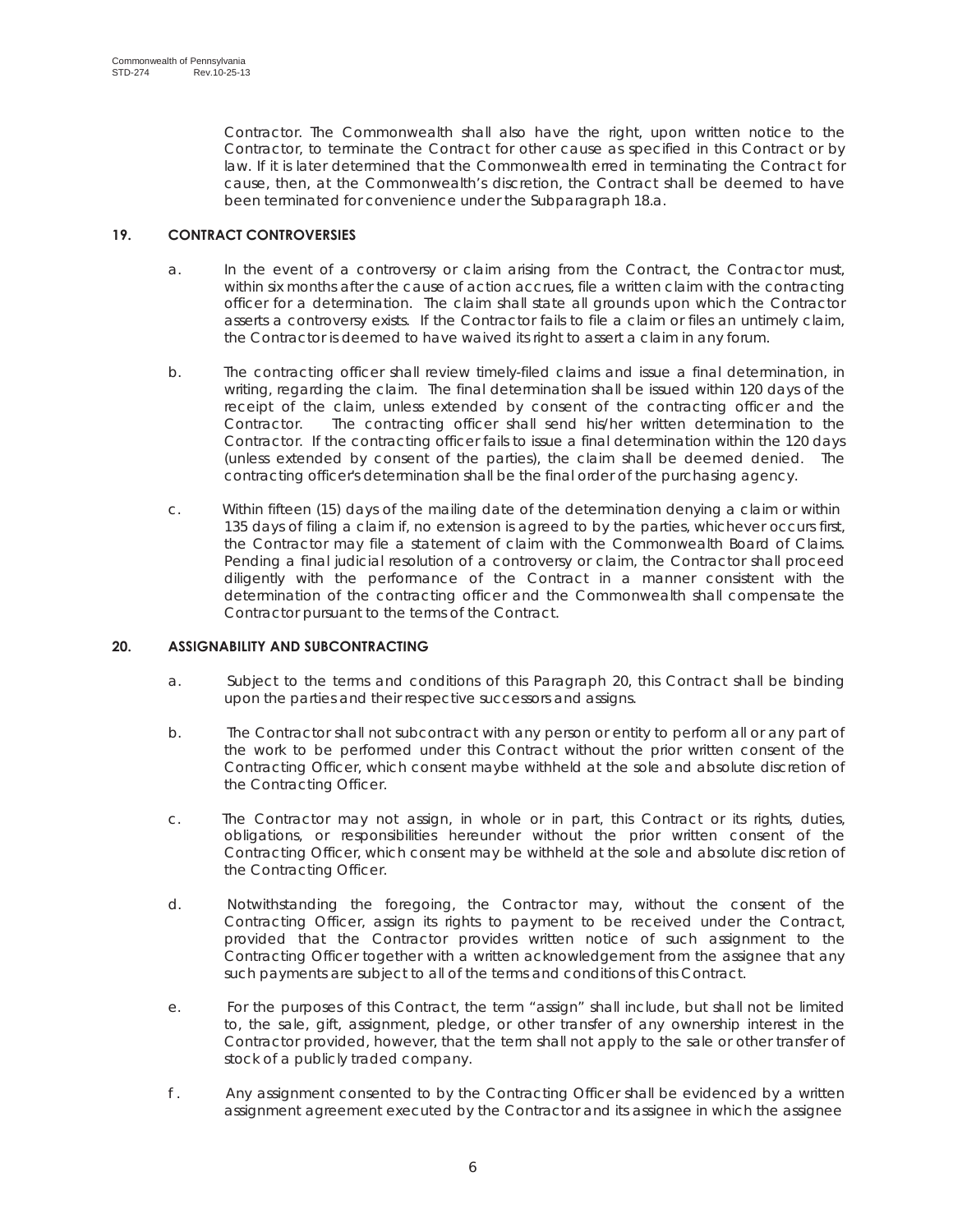agrees to be legally bound by all of the terms and conditions of the Contract and to assume the duties, obligations, and responsibilities being assigned.

g. A change of name by the Contractor, following which the Contractor's federal identification number remains unchanged, shall not be considered to be an assignment hereunder. The Contractor shall give the Contracting Officer written notice of any such change of name.

## **21. NONDISCRIMINATION/SEXUAL HARASSMENT CLAUSE**

During the term of the Contract, the Contractor agrees as follows:

- a. In the hiring of any employees for the manufacture of supplies, performance of work, or any other activity required under the Contract or any subcontract, the Contractor, subcontractor or any person acting on behalf of the Contractor or subcontractor shall not by reason of gender, race, creed, or color discriminate against any citizen of this Commonwealth who is qualified and available to perform the work to which the employment relates.
- b. Neither the Contractor nor any subcontractor nor any person on their behalf shall in any manner discriminate against or intimidate any employee involved in the manufacture of supplies, the performance of work or any other activity required under the Contract on account of gender, race, creed, or color.
- c. The Contractor and any subcontractors shall establish and maintain a written sexual harassment policy and shall inform their employees of the policy. The policy must contain a notice that sexual harassment will not be tolerated and employees who practice it will be disciplined
- d. The Contractor shall not discriminate by reason of gender, race, creed, or color against any subcontractor or supplier who is qualified to perform the work to which the contract relates.
- e. The Contractor and each subcontractor shall furnish all necessary employment documents and records to and permit access to its books, records, and accounts by the contracting officer and the Department of General Services' Bureau of Contract Administration and Business Development for purposes of investigation to ascertain compliance with the provisions of this Nondiscrimination/Sexual Harassment Clause. If the Contractor or any subcontractor does not possess documents or records reflecting the necessary information requested, it shall furnish such information on reporting forms supplied by the contracting officer or the Bureau of Contract Administration and Business Development
- f. The Contractor shall include the provisions of this Nondiscrimination/Sexual Harassment Clause in every subcontract so that such provisions will be binding upon each subcontractor.
- g. The Commonwealth may cancel or terminate the Contract, and all money due or to become due under the Contract may be forfeited for a violation of the terms and conditions of this Nondiscrimination/Sexual Harassment Clause. In addition, the agency may proceed with debarment or suspension and may place the Contractor in the Contractor Responsibility File.

# **22. CONTRACTOR INTEGRITY PROVISIONS**

It is essential that those who seek to contract with the Commonwealth of Pennsylvania ("Commonwealth") observe high standards of honesty and integrity. They must conduct themselves in a manner that fosters public confidence in the integrity of the Commonwealth procurement process. In furtherance of this policy, Contractor agrees to the following: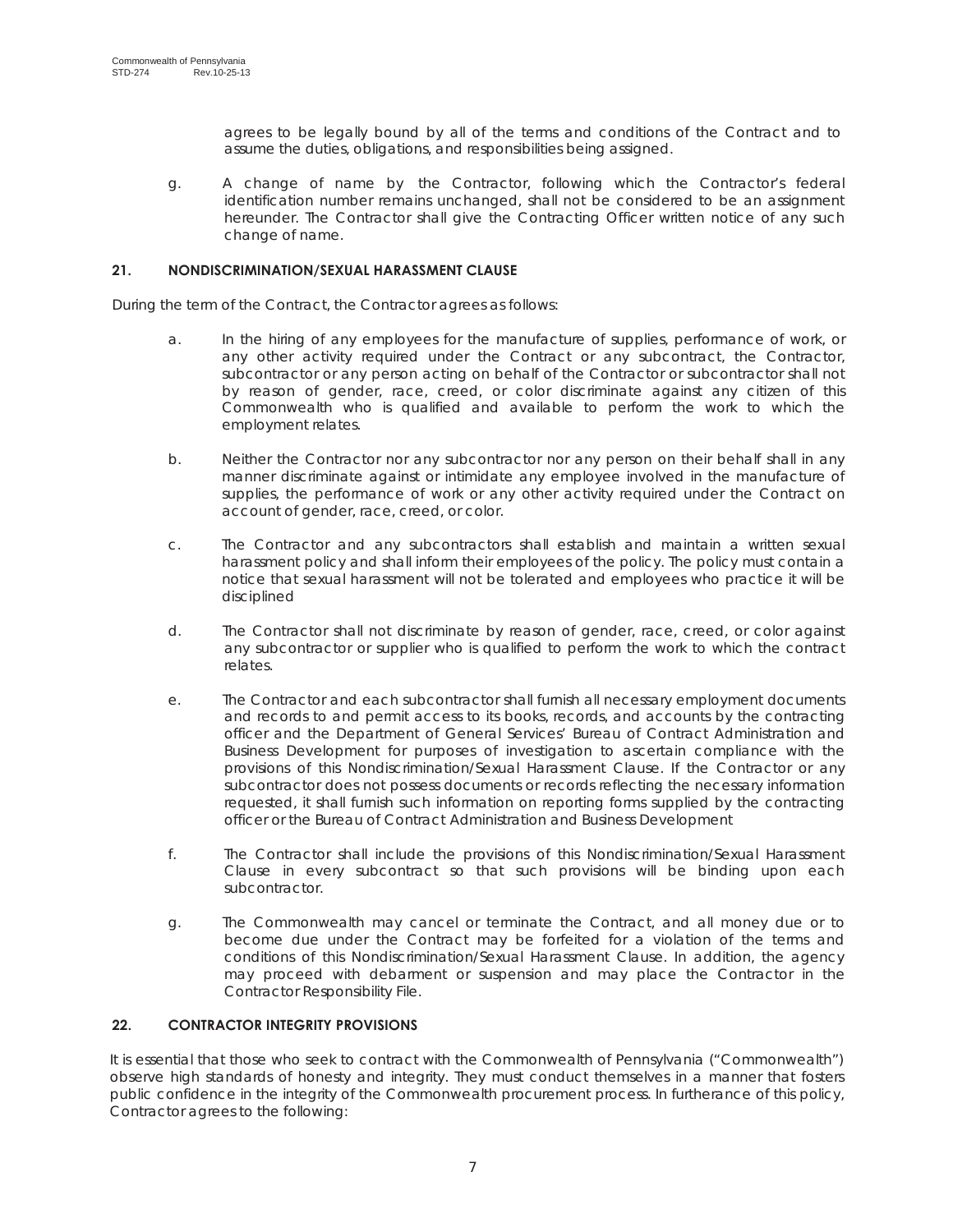- a. Contractor shall maintain the highest standards of honesty and integrity during the performance of this contract and shall take no action in violation of state or federal laws or regulations or any other applicable laws or regulations, or other requirements applicable to Contractor or that govern contracting with the Commonwealth.
- b. Contractor shall establish and implement a written business integrity policy, which includes, at a minimum, the requirements of these provisions as they relate to Contractor employee activity with the Commonwealth and Commonwealth employees, and which is distributed and made known to all Contractor employees.
- c. Contractor, its affiliates, agents and employees shall not influence, or attempt to influence, any Commonwealth employee to breach the standards of ethical conduct for Commonwealth employees set forth in the *Public Official and Employees Ethics Act, 65 Pa.C.S. §§1101 et seq*.; the *State Adverse Interest Act, 71 P.S. §776.1 et seq*.; and the *Governor's Code of Conduct, Executive Order 1980-18, 4 Pa. Code §7.151 et seq*., or to breach any other state or federal law or regulation.
- d. Contractor, its affiliates, agents and employees shall not offer, give, or agree or promise to give any gratuity to a Commonwealth official or employee or to any other person at the direction or request of any Commonwealth official or employee.
- e. Contractor, its affiliates, agents and employees shall not offer, give, or agree or promise to give any gratuity to a Commonwealth official or employee or to any other person, the acceptance of which would violate the *Governor's Code of Conduct, Executive Order 1980- 18, 4 Pa. Code §7.151 et seq.* or any statute, regulation, statement of policy, management directive or any other published standard of the Commonwealth.
- f. Contractor, its affiliates, agents and employees shall not, directly or indirectly, offer, confer, or agree to confer any pecuniary benefit on anyone as consideration for the decision, opinion, recommendation, vote, other exercise of discretion, or violation of a known legal duty by any Commonwealth official or employee.
- g. Contractor, its affiliates, agents, employees, or anyone in privity with him or her shall not accept or agree to accept from any person, any gratuity in connection with the performance of work under the contract, except as provided in the contract.
- h. Contractor shall not have a financial interest in any other contractor, subcontractor, or supplier providing services, labor, or material on this project, unless the financial interest is disclosed to the Commonwealth in writing and the Commonwealth consents to Contractor's financial interest prior to Commonwealth execution of the contract. Contractor shall disclose the financial interest to the Commonwealth at the time of bid or proposal submission, or if no bids or proposals are solicited, no later than Contractor's submission of the contract signed by Contractor.
- i. Contractor, its affiliates, agents and employees shall not disclose to others any information, documents, reports, data, or records provided to, or prepared by, Contractor under this contract without the prior written approval of the Commonwealth, except as required by the *Pennsylvania Right-to-Know Law, 65 P.S. §§ 67.101-3104*, or other applicable law or as otherwise provided in this contract. Any information, documents, reports, data, or records secured by Contractor from the Commonwealth or a third party in connection with the performance of this contract shall be kept confidential unless disclosure of such information is:
	- 1. Approved in writing by the Commonwealth prior to its disclosure; or
	- 2. Directed by a court or other tribunal of competent jurisdiction unless the contract requires prior Commonwealth approval; or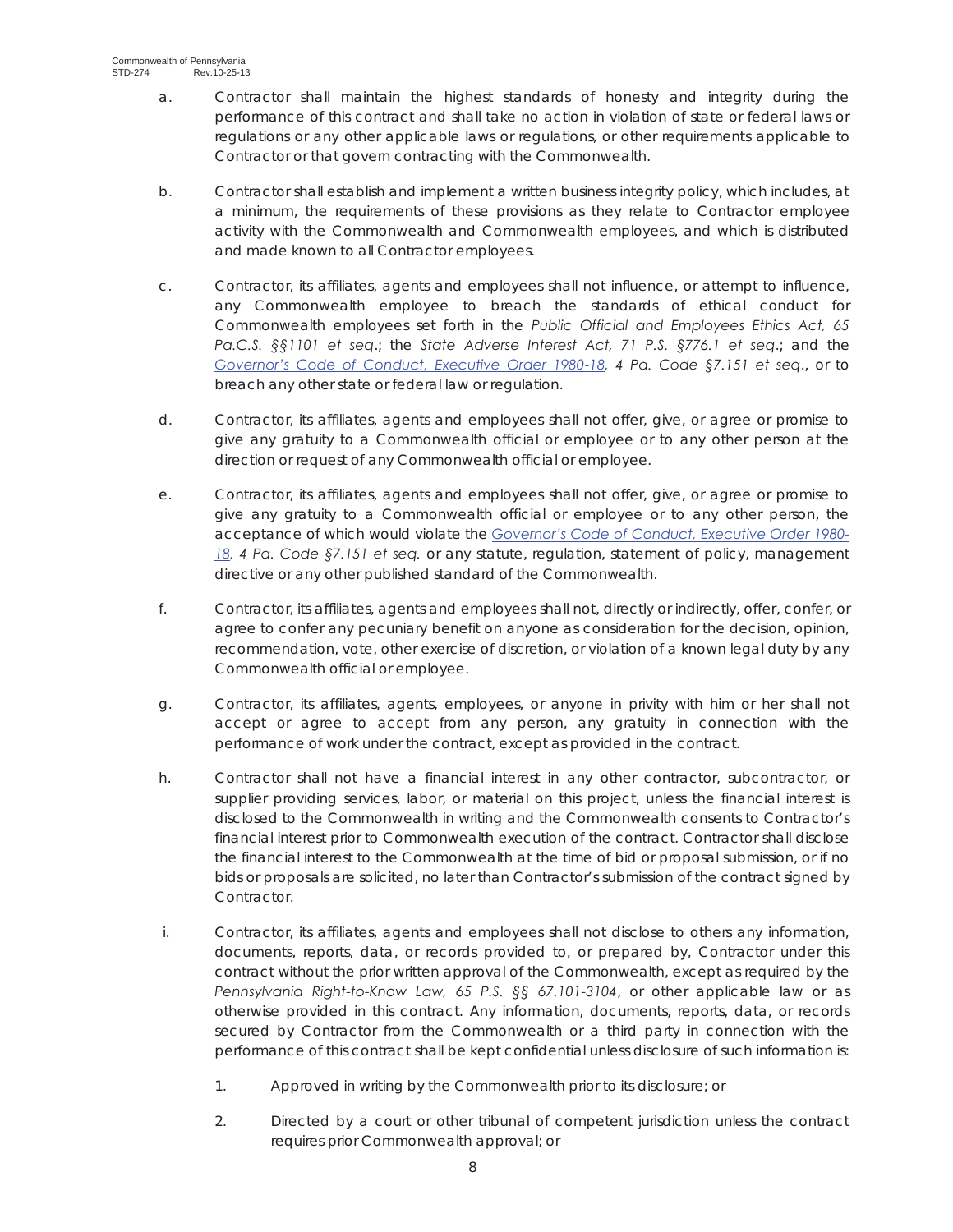- 3. Required for compliance with federal or state securities laws or the requirements of national securities exchanges; or
- 4. Necessary for purposes of Contractor's internal assessment and review; or
- 5. Deemed necessary by Contractor in any action to enforce the provisions of this contract or to defend or prosecute claims by or against parties other than the Commonwealth; or
- 6. Permitted by the valid authorization of a third party to whom the information, documents, reports, data, or records pertain: or
- 7. Otherwise required by law.
- j. Contractor certifies that neither it nor any of its officers, directors, associates, partners, limited partners or individual owners has been officially notified of, charged with, or convicted of any of the following and agrees to immediately notify the Commonwealth agency contracting officer in writing if and when it or any officer, director, associate, partner, limited partner or individual owner has been officially notified of, charged with, convicted of, or officially notified of a governmental determination of any of the following:
	- 1. Commission of embezzlement, theft, forgery, bribery, falsification or destruction of records, making false statements or receiving stolen property.
	- 2. Commission of fraud or a criminal offense or other improper conduct or knowledge of, approval of or acquiescence in such activities by Contractor or any affiliate, officer, director, associate, partner, limited partner, individual owner, or employee or other individual or entity associated with:
		- (a) obtaining;
		- (b) attempting to obtain; or
		- (c) performing a public contract or subcontract.

Contractor's acceptance of the benefits derived from the conduct shall be deemed evidence of such knowledge, approval or acquiescence.

- 3. Violation of federal or state antitrust statutes.
- 4. Violation of any federal or state law regulating campaign contributions.
- 5. Violation of any federal or state environmental law.
- 6. Violation of any federal or state law regulating hours of labor, minimum wage standards or prevailing wage standards; discrimination in wages; or child labor violations.
- 7. Violation of the *Act of June 2, 1915 (P.L.736, No. 338)*, known as the *Workers' Compensation Act,* 77 P.S. 1 *et seq*.
- 8. Violation of any federal or state law prohibiting discrimination in employment.
- 9. Debarment by any agency or department of the federal government or by any other state.
- 10. Any other crime involving moral turpitude or business honesty or integrity.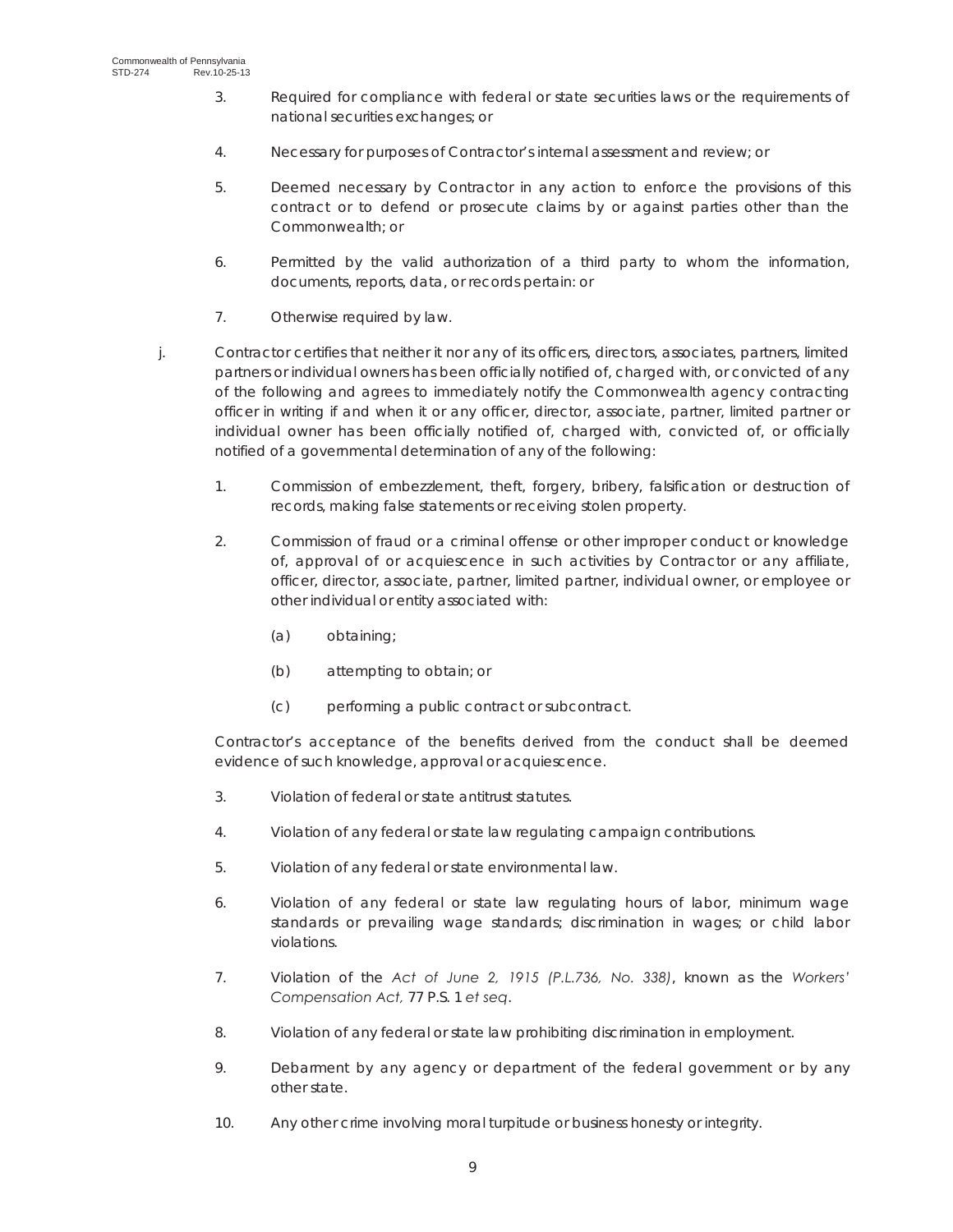Contractor acknowledges that the Commonwealth may, in its sole discretion, terminate the contract for cause upon such notification or when the Commonwealth otherwise learns that Contractor has been officially notified, charged, or convicted.

- k. If this contract was awarded to Contractor on a non-bid basis, Contractor must, (as required by *Section 1641* of the *Pennsylvania Election Code*) file a report of political contributions with the Secretary of the Commonwealth on or before February 15 of the next calendar year. The report must include an itemized list of all political contributions known to Contractor by virtue of the knowledge possessed by every officer, director, associate, partner, limited partner, or individual owner that has been made by:
	- 1. Any officer, director, associate, partner, limited partner, individual owner or members of the immediate family when the contributions exceed an aggregate of one thousand dollars (\$1,000) by any individual during the preceding year; or
	- 2. Any employee or members of his immediate family whose political contribution exceeded one thousand dollars (\$1,000) during the preceding year.

 To obtain a copy of the reporting form, Contractor shall contact the Bureau of Commissions, Elections and Legislation, Division of Campaign Finance and Lobbying Disclosure, Room 210, North Office Building, Harrisburg, PA 17120.

- l. Contractor shall comply with requirements of the *Lobbying Disclosure Act, 65 Pa.C.S. § 13A01 et seq*., and the regulations promulgated pursuant to that law. Contractor employee activities prior to or outside of formal Commonwealth procurement communication protocol are considered lobbying and subjects the Contractor employees to the registration and reporting requirements of the law. Actions by outside lobbyists on Contractor's behalf, no matter the procurement stage, are not exempt and must be reported.
- m. When Contractor has reason to believe that any breach of ethical standards as set forth in law, the Governor's Code of Conduct, or in these provisions has occurred or may occur, including but not limited to contact by a Commonwealth officer or employee which, if acted upon, would violate such ethical standards, Contractor shall immediately notify the Commonwealth contracting officer or Commonwealth Inspector General in writing.
- n. Contractor, by submission of its bid or proposal and/or execution of this contract and by the submission of any bills, invoices or requests for payment pursuant to the contract, certifies and represents that it has not violated any of these contractor integrity provisions in connection with the submission of the bid or proposal, during any contract negotiations or during the term of the contract.
- o. Contractor shall cooperate with the Office of Inspector General in its investigation of any alleged Commonwealth employee breach of ethical standards and any alleged Contractor non-compliance with these provisions. Contractor agrees to make identified Contractor employees available for interviews at reasonable times and places. Contractor, upon the inquiry or request of the Office of Inspector General, shall provide, or if appropriate, make promptly available for inspection or copying, any information of any type or form deemed relevant by the Inspector General to Contractor's integrity and compliance with these provisions. Such information may include, but shall not be limited to, Contractor's business or financial records, documents or files of any type or form that refers to or concern this contract.
- p. For violation of any of these Contractor Integrity Provisions, the Commonwealth may terminate this and any other contract with Contractor, claim liquidated damages in an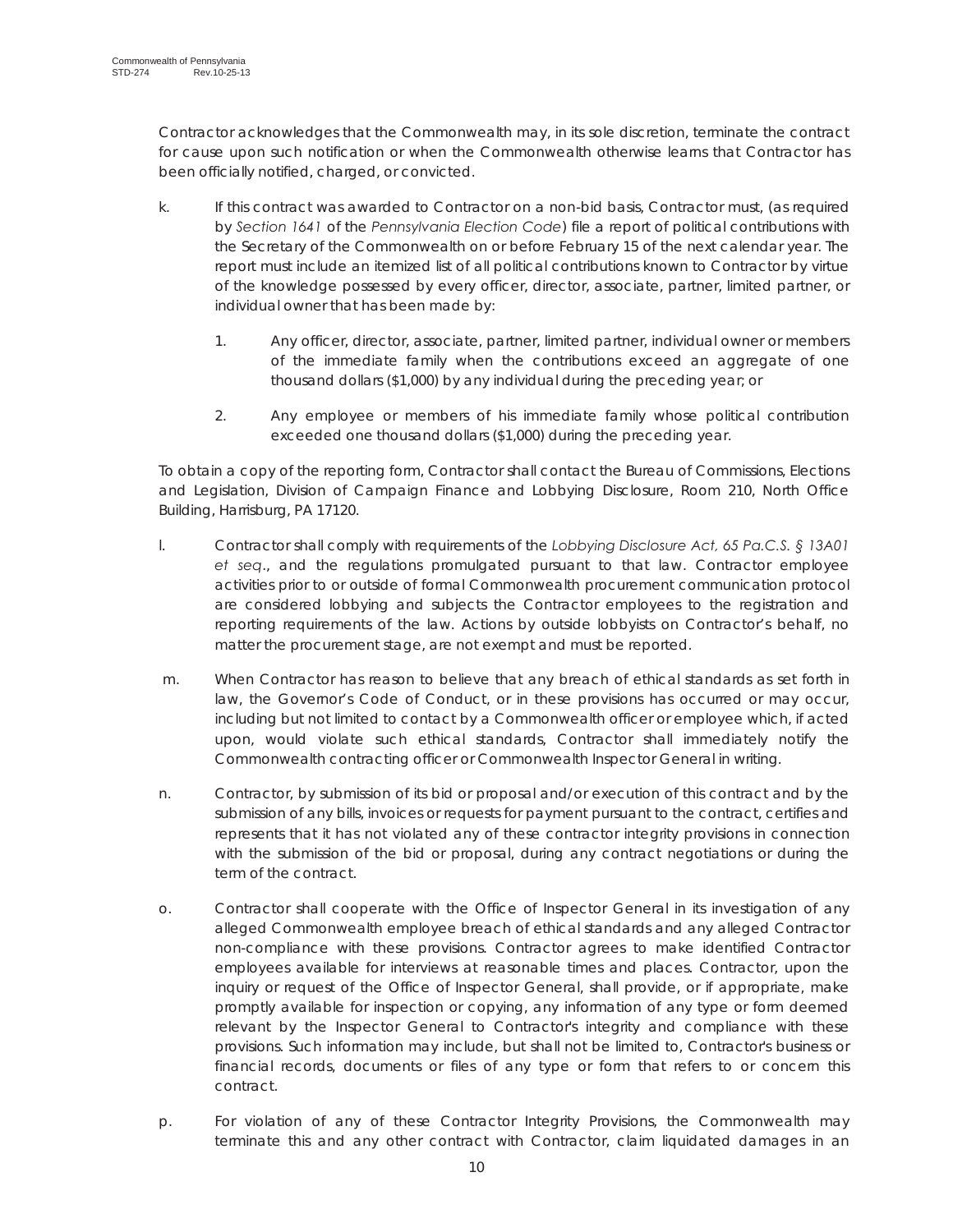amount equal to the value of anything received in breach of these provisions, claim damages for all additional costs and expenses incurred in obtaining another contractor to complete performance under this contract, and debar and suspend Contractor from doing business with the Commonwealth. These rights and remedies are cumulative, and the use or non-use of any one shall not preclude the use of all or any other. These rights and remedies are in addition to those the Commonwealth may have under law, statute, regulation, or otherwise.

- q. For purposes of these Contractor Integrity Provisions, the following terms shall have the meanings found in this Paragraph 17.
	- 1. "Confidential information" means information that a) is not already in the public domain; b) is not available to the public upon request; c) is not or does not become generally known to Contractor from a third party without an obligation to maintain its confidentiality; d) has not become generally known to the public through an act or omission of Contractor; or e) has not been independently developed by Contractor without the use of confidential information of the Commonwealth.
	- 2. "Consent" means written permission signed by a duly authorized officer or employee of the Commonwealth, provided that where the material facts have been disclosed, in writing, by pre-qualification, bid, proposal, or contractual terms, the Commonwealth shall be deemed to have consented by virtue of execution of this contract.
	- 3. **"**Contractor" means the individual or entity that has entered into this contract with the Commonwealth, including those directors, officers, partners, managers, and owners having more than a five percent interest in Contractor.
	- 4**.** "Financial interest" means:
		- (a) Ownership of more than a five percent interest in any business; or
		- (b) Holding a position as an officer, director, trustee, partner, employee, or holding any position of management.
	- 5. "Gratuity" means tendering, giving or providing anything of more than nominal monetary value including, but not limited to, cash, travel, entertainment, gifts, meals, lodging, loans, subscriptions, advances, deposits of money, services, employment, or contracts of any kind. The exceptions set forth in the *Governor's Code of Conduct, Executive Order 1980-18*, the *4 Pa. Code §7.153(b)*, shall apply.
	- 6. "Immediate family" means a spouse and any unemancipated child.
	- 7. "Non-bid basis" means a contract awarded or executed by the Commonwealth with Contractor without seeking bids or proposals from any other potential bidder or offeror.
	- 8. "Political contribution" means any payment, gift, subscription, assessment, contract, payment for services, dues, loan, forbearance, advance or deposit of money or any valuable thing, to a candidate for public office or to a political committee, including but not limited to a political action committee, made for the purpose of influencing any election in the Commonwealth of Pennsylvania or for paying debts incurred by or for a candidate or committee before or after any election.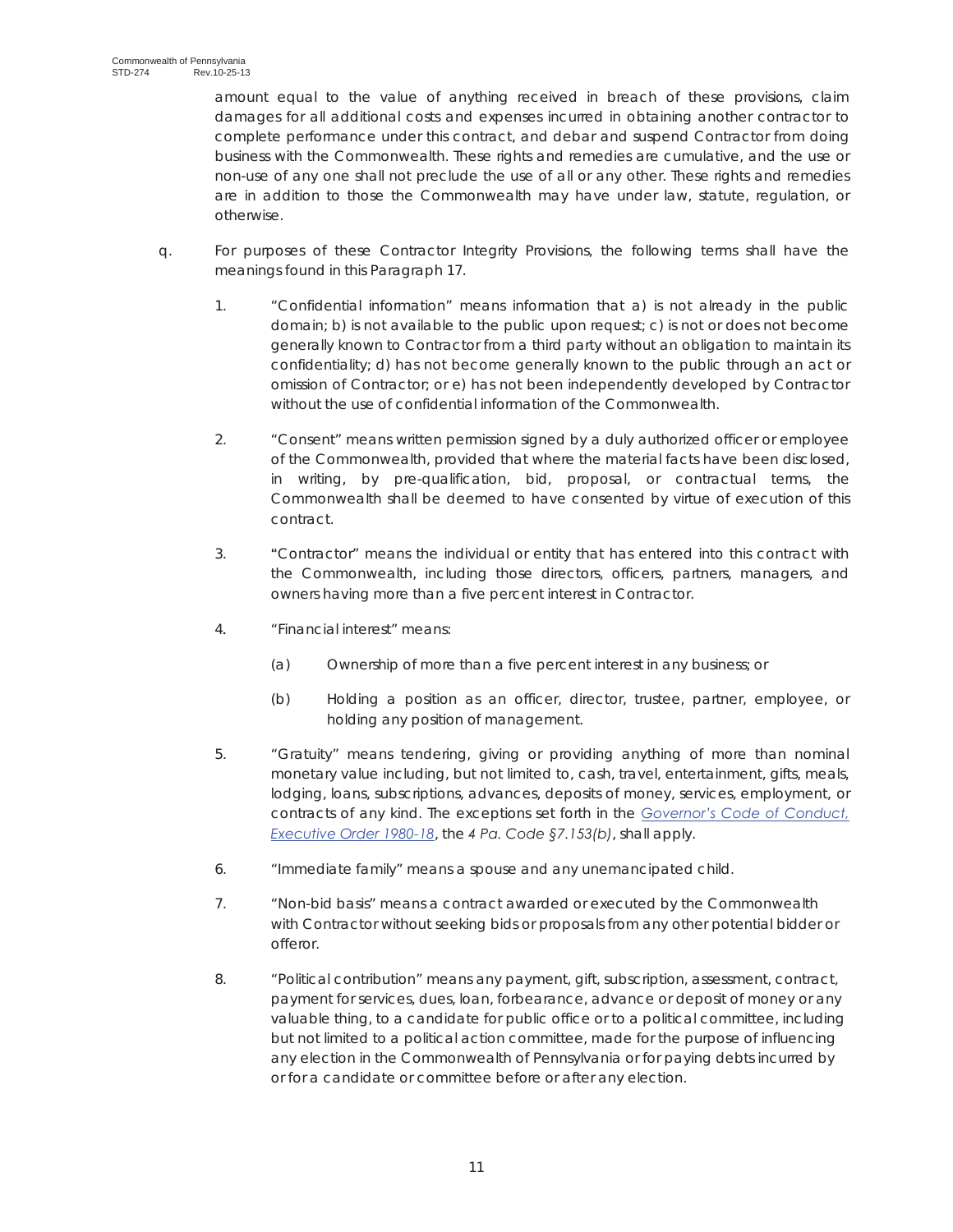# **23. CONTRACTOR RESPONSIBILITY PROVISIONS**

- a. The Contractor certifies, for itself and all its subcontractors, that as of the date of its execution of this Bid/Contract, that neither the Contractor, nor any subcontractors, nor any suppliers are under suspension or debarment by the Commonwealth or any governmental entity, instrumentality, or authority and, if the Contractor cannot so certify, then it agrees to submit, along with its Bid, a written explanation of why such certification cannot be made.
- b. The Contractor also certifies, that as of the date of its execution of this Bid/Contract, it has no tax liabilities or other Commonwealth obligations.
- c. The Contractor's obligations pursuant to these provisions are ongoing from and after the effective date of the contract through the termination date thereof. Accordingly, the Contractor shall have an obligation to inform the Commonwealth if, at any time during the term of the Contract, it becomes delinquent in the payment of taxes, or other Commonwealth obligations, or if it or any of its subcontractors are suspended or debarred by the Commonwealth, the federal government, or any other state or governmental entity. Such notification shall be made within 15 days of the date of suspension or debarment.
- d. The failure of the Contractor to notify the Commonwealth of its suspension or debarment by the Commonwealth, any other state, or the federal government shall constitute an event of default of the Contract with the Commonwealth.
- e. The Contractor agrees to reimburse the Commonwealth for the reasonable costs of investigation incurred by the Office of State Inspector General for investigations of the Contractor's compliance with the terms of this or any other agreement between the Contractor and the Commonwealth, which results in the suspension or debarment of the Contractor. Such costs shall include, but shall not be limited to, salaries of investigators, including overtime; travel and lodging expenses; and expert witness and documentary fees. The Contractor shall not be responsible for investigative costs for investigations that do not result in the Contractor's suspension or debarment.
- f. The Contractor may obtain a current list of suspended and debarred Commonwealth contractors by either searching the internet at *http://www.dgs.state.pa.us* or contacting the:

Department of General Services Office of Chief Counsel 603 North Office Building Harrisburg, PA 17125 Telephone No. (717) 783-6472 FAX No. (717) 787-9138

# **24. AMERICANS WITH DISABILITIES ACT**

- a. Pursuant to federal regulations promulgated under the authority of The Americans With Disabilities Act, 28 C.F.R. § 35.101 et seq., the Contractor understands and agrees that it shall not cause any individual with a disability to be excluded from participation in this Contract or from activities provided for under this Contract on the basis of the disability. As a condition of accepting this contract, the Contractor agrees to comply with the "General Prohibitions Against Discrimination," 28 C.F.R. § 35.130, and all other regulations promulgated under Title II of The Americans With Disabilities Act which are applicable to all benefits, services, programs, and activities provided by the Commonwealth of Pennsylvania through contracts with outside contractors.
- b. The Contractor shall be responsible for and agrees to indemnify and hold harmless the Commonwealth of Pennsylvania from all losses, damages, expenses, claims, demands, suits, and actions brought by any party against the Commonwealth of Pennsylvania as a result of the Contractor's failure to comply with the provisions of subparagraph a above.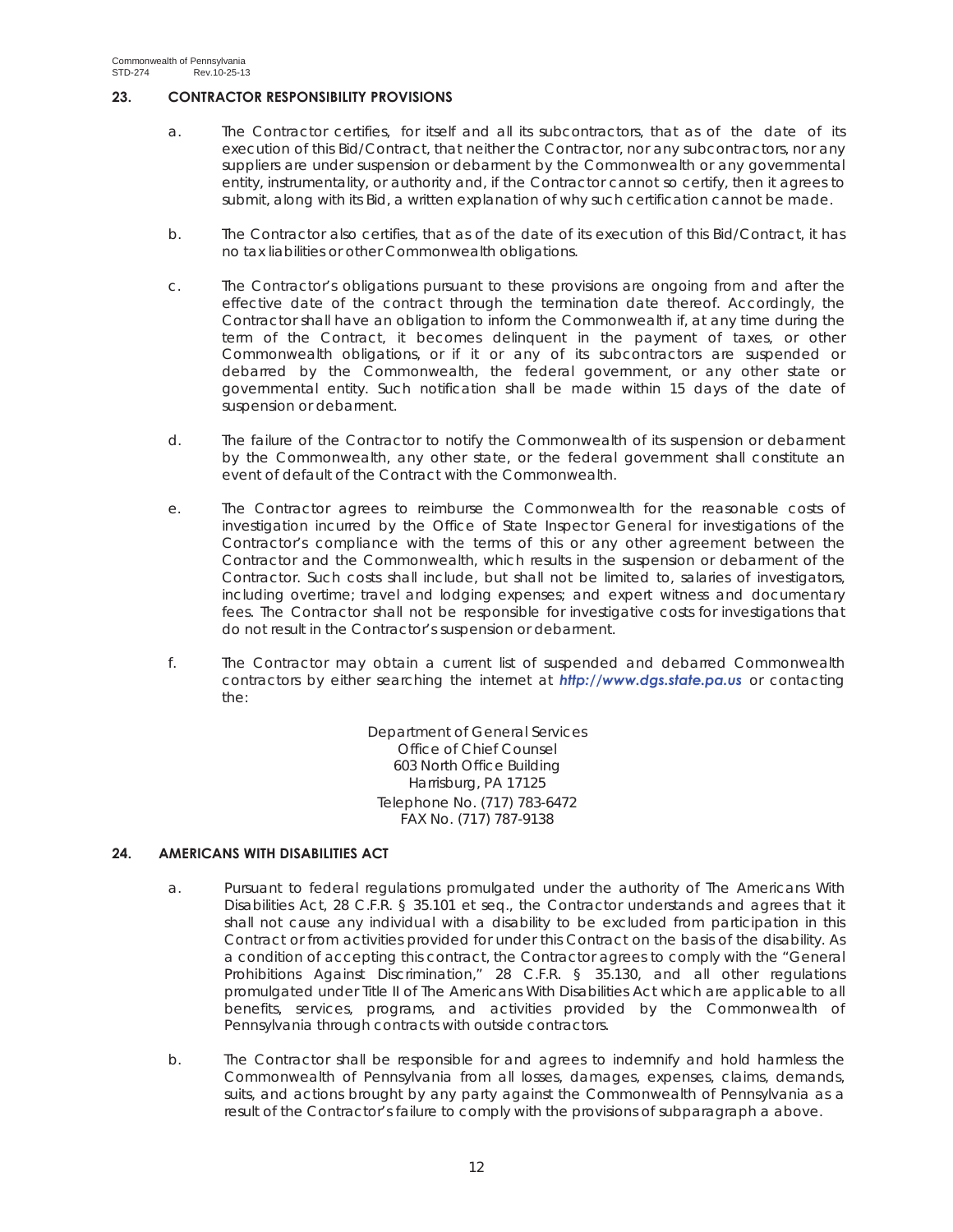# **25. HAZARDOUS SUBSTANCES**

The Contractor shall provide information to the Commonwealth about the identity and hazards of hazardous substances supplied or used by the Contractor in the performance of the Contract. The Contractor must comply with Act 159 of October 5, 1984, known as the "Worker and Community Right to Know Act" (the "Act") and the regulations promulgated pursuant thereto at 4 Pa. Code Section 301.1 et seq.

- a. Labeling. The Contractor shall insure that each individual product (as well as the carton, container or package in which the product is shipped) of any of the following substances (as defined by the Act and the regulations) supplied by the Contractor is clearly labeled, tagged or marked with the information listed in Paragraph (1) through (4):
	- 1) Hazardous substances:
		- a) The chemical name or common name,
		- b) A hazard warning, and
		- c) The name, address, and telephone number of the manufacturer.
	- 2) Hazardous mixtures:
		- a) The common name, but if none exists, then the trade name,
		- b) The chemical or common name of special hazardous substances comprising .01% or more of the mixture,
		- c) The chemical or common name of hazardous substances consisting 1.0% or more of the mixture,
		- d) A hazard warning, and
		- e) The name, address, and telephone number of the manufacturer.
	- 3) Single chemicals:
		- a) The chemical name or the common name,
		- b) A hazard warning, if appropriate, and
		- c) The name, address, and telephone number of the manufacturer.
	- 4) Chemical Mixtures:
		- a) The common name, but if none exists, then the trade name,
		- b) A hazard warning, if appropriate,
		- c) The name, address, and telephone number of the manufacturer, and
		- d) The chemical name or common name of either the top five substances by volume or those substances consisting of 5.0% or more of the mixture.

A common name or trade name may be used only if the use of the name more easily or readily identifies the true nature of the hazardous substance, hazardous mixture, single chemical, or mixture involved.

Container labels shall provide a warning as to the specific nature of the hazard arising from the substance in the container.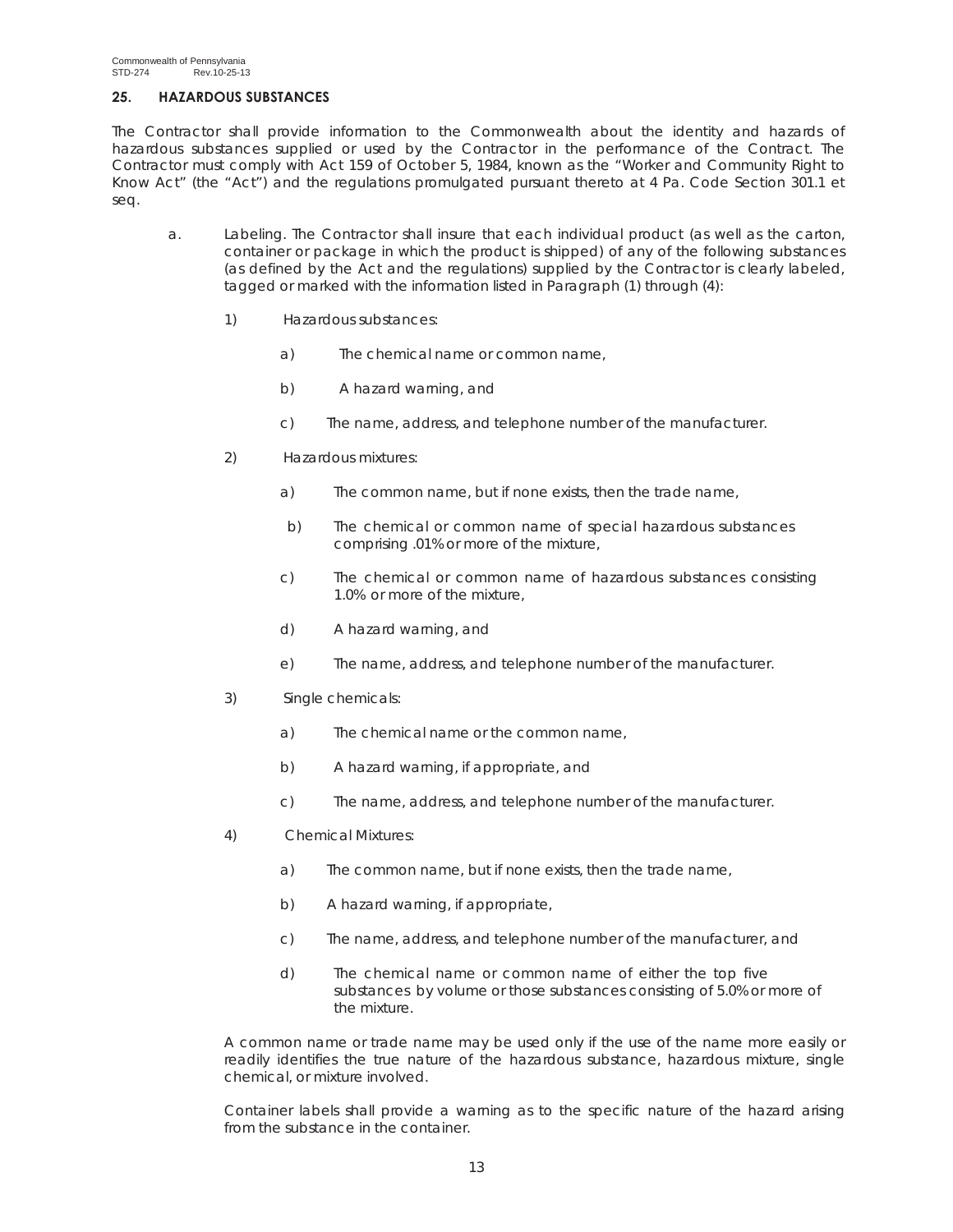The hazard warning shall be given in conformity with one of the nationally recognized and accepted systems of providing warnings, and hazard warnings shall be consistent with one or more of the recognized systems throughout the workplace. Examples are:

NFPA 704, Identification of the Fire Hazards of Materials.

National Paint and Coatings Association: Hazardous Materials Identification System.

American Society for Testing and Materials, Safety Alert Pictorial Chart.

American National Standard Institute, Inc., for the Precautionary Labeling of Hazardous Industrial Chemicals.

Labels must be legible and prominently affixed to and displayed on the product and the carton, container, or package so that employees can easily identify the substance or mixture present therein.

b. Material Safety Data Sheet. The contractor shall provide Material Safety Data Sheets(MSDS) with the information required by the Act and the regulations for each hazardous substance or hazardous mixture. The Commonwealth must be provided an appropriate MSDS with the initial shipment and with the first shipment after an MSDS is updated or product changed. For any other chemical, the contractor shall provide an appropriate MSDS, if the manufacturer, importer, or supplier produces or possesses the MSDS. The contractor shall also notify the Commonwealth when a substance or mixture is subject to the provisions of the Act. Material Safety Data Sheets may be attached to the carton, container, or package mailed to the Commonwealth at the time of shipment.

# **26. COVENANT AGAINST CONTINGENT FEES**

The Contractor warrants that no person or selling agency has been employed or retained to solicit or secure the Contract upon an agreement or understanding for a commission, percentage, brokerage, or contingent fee, except bona fide employees or bona fide established commercial or selling agencies maintained by the Contractor for the purpose of securing business. For breach or violation of this warranty, the Commonwealth shall have the right to terminate the Contract without liability or in its discretion to deduct from the Contract price or consideration, or otherwise recover the full amount of such commission, percentage, brokerage, or contingent fee.

# **27. APPLICABLE LAW**

This Contract shall be governed by and interpreted and enforced in accordance with the laws of the Commonwealth of Pennsylvania (without regard to any conflict of laws provisions) and the decisions of the Pennsylvania courts. The Contractor consents to the jurisdiction of any court of the Commonwealth of Pennsylvania and any federal courts in Pennsylvania, waiving any claim or defense that such forum is not convenient or proper. The Contractor agrees that any such court shall have in personam jurisdiction over it, and consents to service of process in any manner authorized by Pennsylvania law.

# **28. INTEGRATION**

The Contract, including all referenced documents, constitutes the entire agreement between the parties. No agent, representative, employee or officer of either the Commonwealth or the Contractor has authority to make, or has made, any statement, agreement or representation, oral or written, in connection with the Contract, which in any way can be deemed to modify, add to or detract from, or otherwise change or alter its terms and conditions. No negotiations between the parties, nor any custom or usage, shall be permitted to modify or contradict any of the terms and conditions of the Contract. No modifications, alterations, changes, or waiver to the Contract or any of its terms shall be valid or binding unless accomplished by a written amendment signed by both parties. All such amendments will be made using the appropriate Commonwealth form.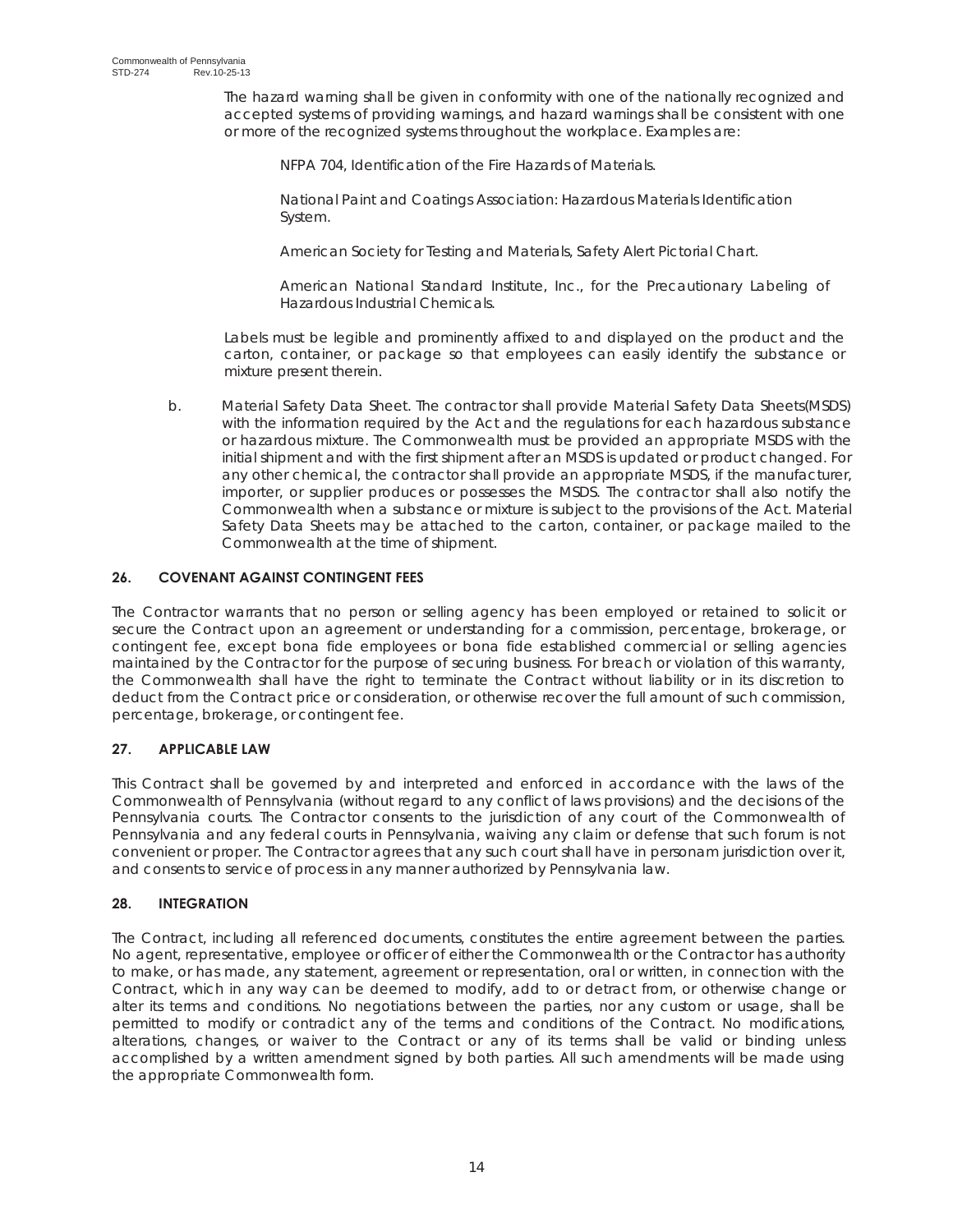# **29. CHANGE ORDERS**

The Commonwealth reserves the right to issue change orders at any time during the term of the Contract or any renewals or extensions thereof: 1) to increase or decrease the quantities resulting from variations between any estimated quantities in the Contract and actual quantities; 2) to make changes to the services within the scope of the Contract; 3) to notify the Contractor that the Commonwealth is exercising any Contract renewal or extension option; or 4) to modify the time of performance that does not alter the scope of the Contract to extend the completion date beyond the Expiration Date of the Contract or any renewals or extensions thereof. Any such change order shall be in writing signed by the Contracting Officer. The change order shall be effective as of the date appearing on the change order, unless the change order specifies a later effective date. Such increases, decreases, changes, or modifications will not invalidate the Contract, nor, if performance security is being furnished in conjunction with the Contract, release the security obligation. The Contractor agrees to provide the service in accordance with the change order. Any dispute by the Contractor in regard to the performance required under any change order shall be handled through Paragraph 19, "Contract Controversies".

For purposes of this Contract, "change order" is defined as a written order signed by the Contracting Officer directing the Contractor to make changes authorized under this clause.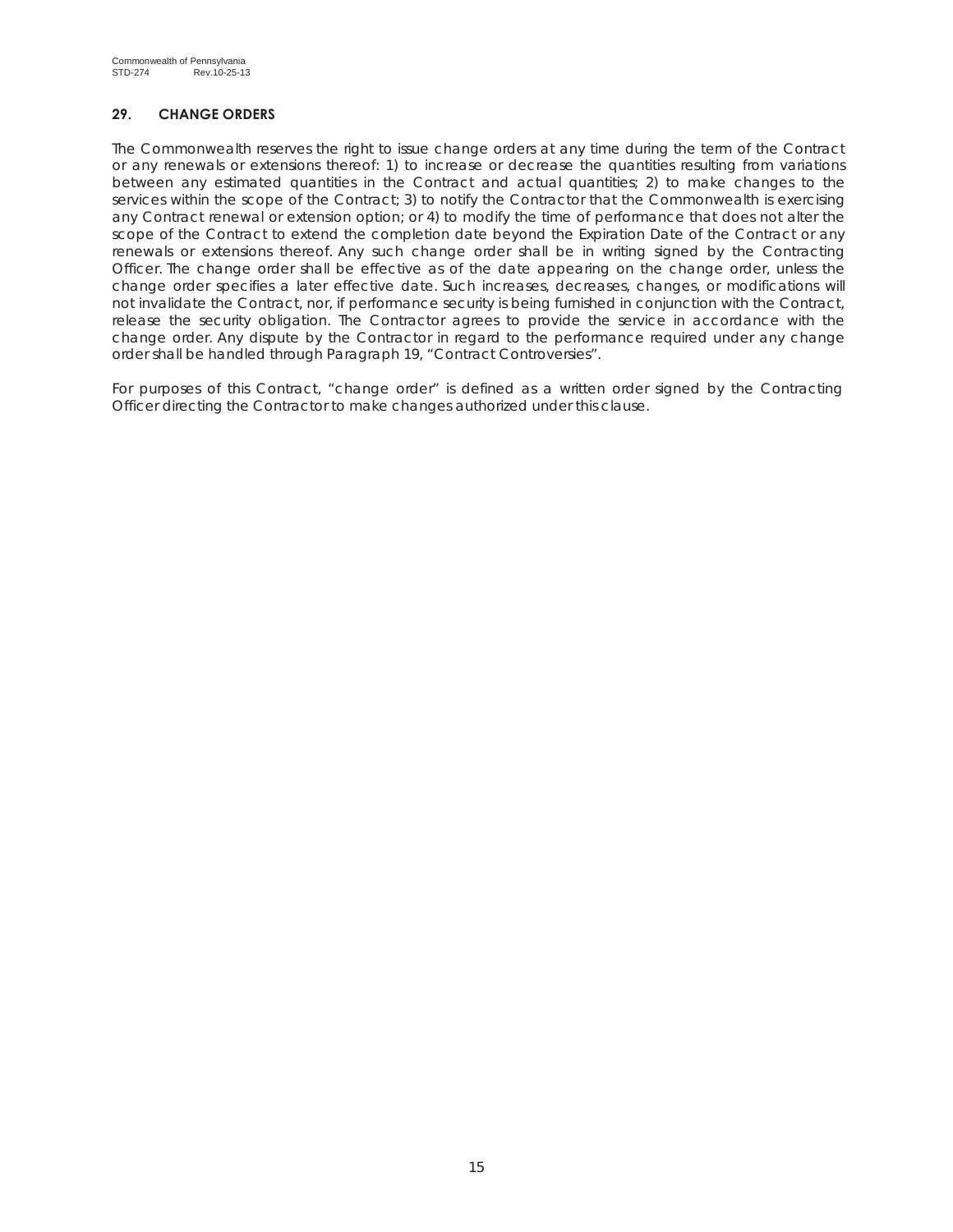#### **EXHIBIT A-1 CONSTRUCTION PRODUCTS RECYCLED CONTENT**

## (A) **REQUIREMENT**

All construction products offered by the bidder, or included in the final product offered by the bidder, and sold to the Commonwealth **must** contain the minimum percentage of post-consumer and recovered material content as shown below for the applicable products:

|                                                                                                                                                         |                                                                                | % of Post-<br>Consumer                     | % of Total<br><b>Recovered</b> |
|---------------------------------------------------------------------------------------------------------------------------------------------------------|--------------------------------------------------------------------------------|--------------------------------------------|--------------------------------|
| <b>Construction Products</b>                                                                                                                            | <b>Material</b>                                                                | <b>Materials</b>                           | <b>Materials</b>               |
| Structural Fiberboard                                                                                                                                   | <b>Recovered Materials</b>                                                     |                                            | 80                             |
| Laminated Paperboard                                                                                                                                    | Post-consumer Paper                                                            | 100                                        |                                |
| Rock Wool Insulation                                                                                                                                    | Slag                                                                           |                                            | 75                             |
| <b>Fiberglass Insulation</b>                                                                                                                            | <b>Glass Cullet</b>                                                            | $\overline{\phantom{a}}$                   | 20                             |
| Cellulose Insulation (loose-fill and spray-on)                                                                                                          | Post-consumer Paper                                                            | 75                                         | $\omega$                       |
| Perlite Composite Board Insulation                                                                                                                      | Post-consumer Paper                                                            | 23                                         | $\mathbf{r}$                   |
| Plastic Rigid Foam, Polyisocyanurate/<br>Polyurethane: Rigid Foam Insulation                                                                            | Recovered Material                                                             |                                            | $\mathsf{Q}$                   |
| Foam-in-Place Insulation                                                                                                                                | <b>Recovered Material</b>                                                      | $\omega$                                   | 5                              |
| Glass Fiber Reinforced Insulation                                                                                                                       | <b>Recovered Material</b>                                                      | $\bar{z}$                                  | 6                              |
| Phenolic Rigid Foam Insulation                                                                                                                          | <b>Recovered Material</b>                                                      | $\bar{z}$                                  | 5                              |
| Floor Tiles (heavy duty/commercial use)                                                                                                                 | Rubber                                                                         | 90                                         | $\bar{a}$                      |
|                                                                                                                                                         | Plastic                                                                        | $\overline{\phantom{a}}$                   | 90                             |
| Patio Blocks                                                                                                                                            | Rubber or Rubber Blends                                                        | 90                                         | $\sim$                         |
|                                                                                                                                                         | Plastic or Plastic Blends                                                      |                                            | 90                             |
| Polyester Carpet Fiber Face                                                                                                                             | Polyethylene terephthalate (PET)<br>resin                                      | 25                                         |                                |
| Latex Paint:<br>--Consolidated <sup>1</sup><br>--Reprocessed <sup>2</sup><br>----- White, Off-White, Pastel Colors<br>-----Grey, Brown, Earthtones, and | <b>Recovered Material</b><br>Recovered Material<br><b>Recovered Material</b>   | 100<br>20<br>50                            |                                |
| <b>Other Dark Colors</b><br>Shower and Restroom Dividers/Partitions:                                                                                    | <b>Plastic</b><br>Steel <sup>4</sup>                                           | 20<br>16<br>67                             | ÷<br>9<br>33                   |
| Carpet Cushion:<br>--Bonded Polyurethane<br>--Jute<br>--Synthetic Fibers<br>--Rubber                                                                    | Old Carpet Cushion<br>Burlap<br>Carpet Fabrication Scrap<br><b>Tire Rubber</b> | 15<br>40<br>$\overline{\phantom{a}}$<br>60 | 100                            |
| Railroad Grade Crossing Surfaces<br>--Concrete<br>--Rubber <sup>3</sup><br>--Steel <sup>4</sup>                                                         | Coal Fly Ash<br><b>Tire Rubber</b><br>Steel                                    | 16<br>67                                   | 15<br>85<br>9<br>33            |

"Post-consumer" material is "material or finished product that has served its intended use and has been diverted or recovered from waste destined for disposal, having completed it life as a consumer item. Postconsumer material is part of the broader category of recovered material."

**"**Recovered Materials" refers to waste materials and by-products which have been recovered or diverted from solid waste, but does not include those materials and by-products generated from, and commonly reused within, an original manufacturing process

<sup>1</sup> Consolidated latex paint used for covering graffiti, where color and consistency of performance are not primary concerns. <sup>2</sup> Reprocessed latex paint used for interior and exterior architectural applications such as wallboard, ceiling, and trim; gutterboards; and concrete, stucco, masonry, wood, and metal surfaces.

<sup>&</sup>lt;sup>3</sup>The recommended recovered materials content for rubber railroad grade crossing surfaces are based on the weight of the raw materials, exclusive of any additives such as binders or additives

<sup>4</sup> The recommended recovered materials content levels for steel in this table reflect the fact that the designated items can be made from steel manufactured from either a Basic Oxygen Furnace (BOF) or an Electric Arc Furnace (EAF). Steel from the BOF process contains 25-

<sup>30%</sup> total recovered materials, of which 16% is post-consumer steel. Steel from the EAF process contains a total of 100% recovered steel, of which 67% is post-consumer.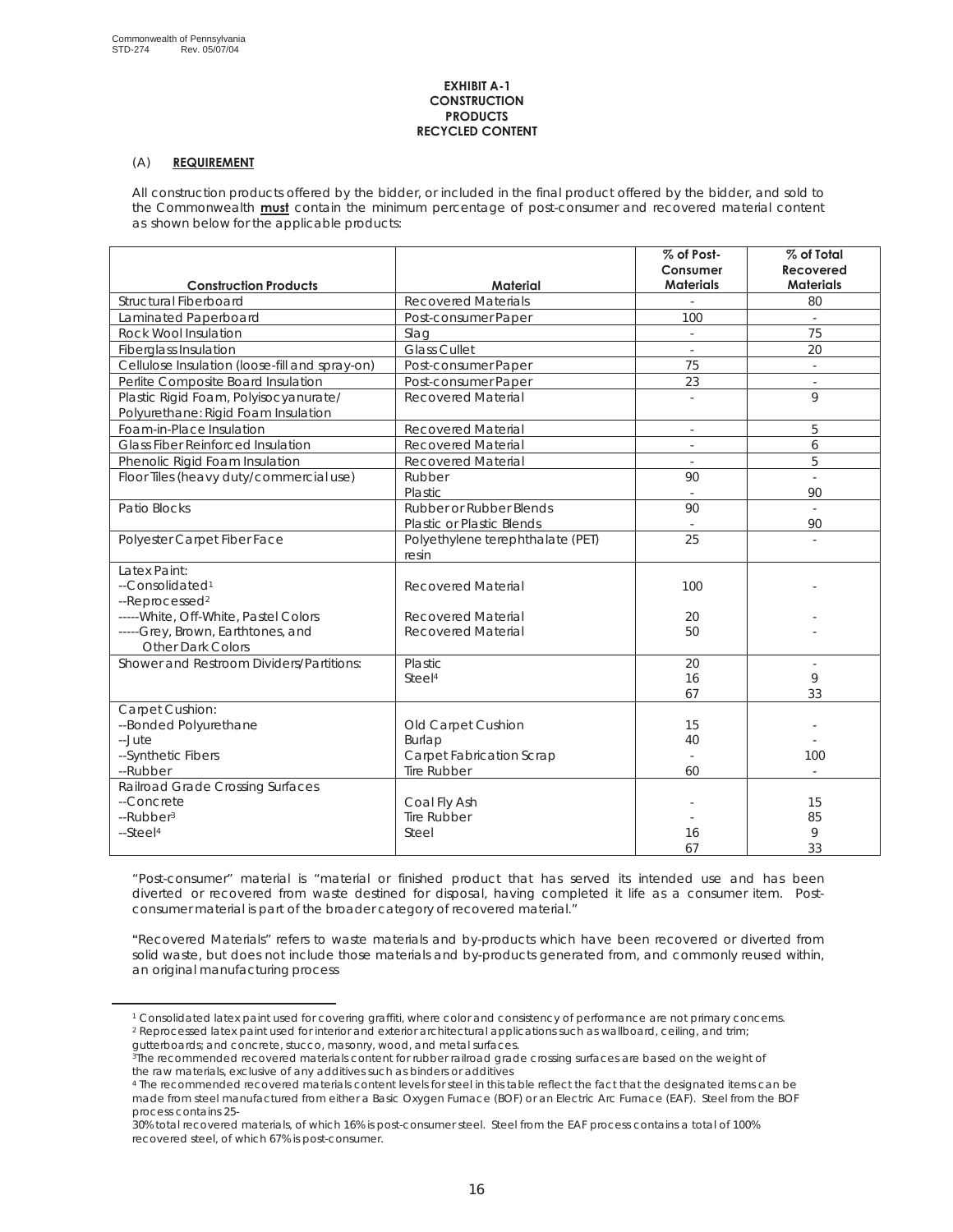### (B) **BIDDER'S CERTIFICATION**

Bidder certifies that the construction product(s) which the bidder is offering contains the required minimum percentage of post-consumer and recovered material content as shown above for the product.

### (C) **MANUFACTURER/MILL CERTIFICATION**

In addition to the Bidders Certification in Subsection (B), a manufacturer certification must be completed and signed by the manufacturer before payment will be made to the successful bidder for the delivered items. The enclosed Manufacturer/Mill Certification form must be used. Bidders are not required to submit the completed and signed Manufacturer/MIll Certification form with their bids. **THE COMMONWEALTH SHALL HAVE NO OBLIGATION TO PAY FOR THE ITEM(S) UNTIL A PROPERLY COMPLETED AND SIGNED MANUFACTURER/MILL CERTIFICATION IS SUBMITTED FOR THE DELIVERED ITEM.**

### (D) **ENFORCEMENT**

Awarded bidders may be required, after delivery of the construction product(s), to provide the Commonwealth with documentary evidence that the construction product(s) were in fact produced with the required minimum percentage of post-consumer and recovered material content.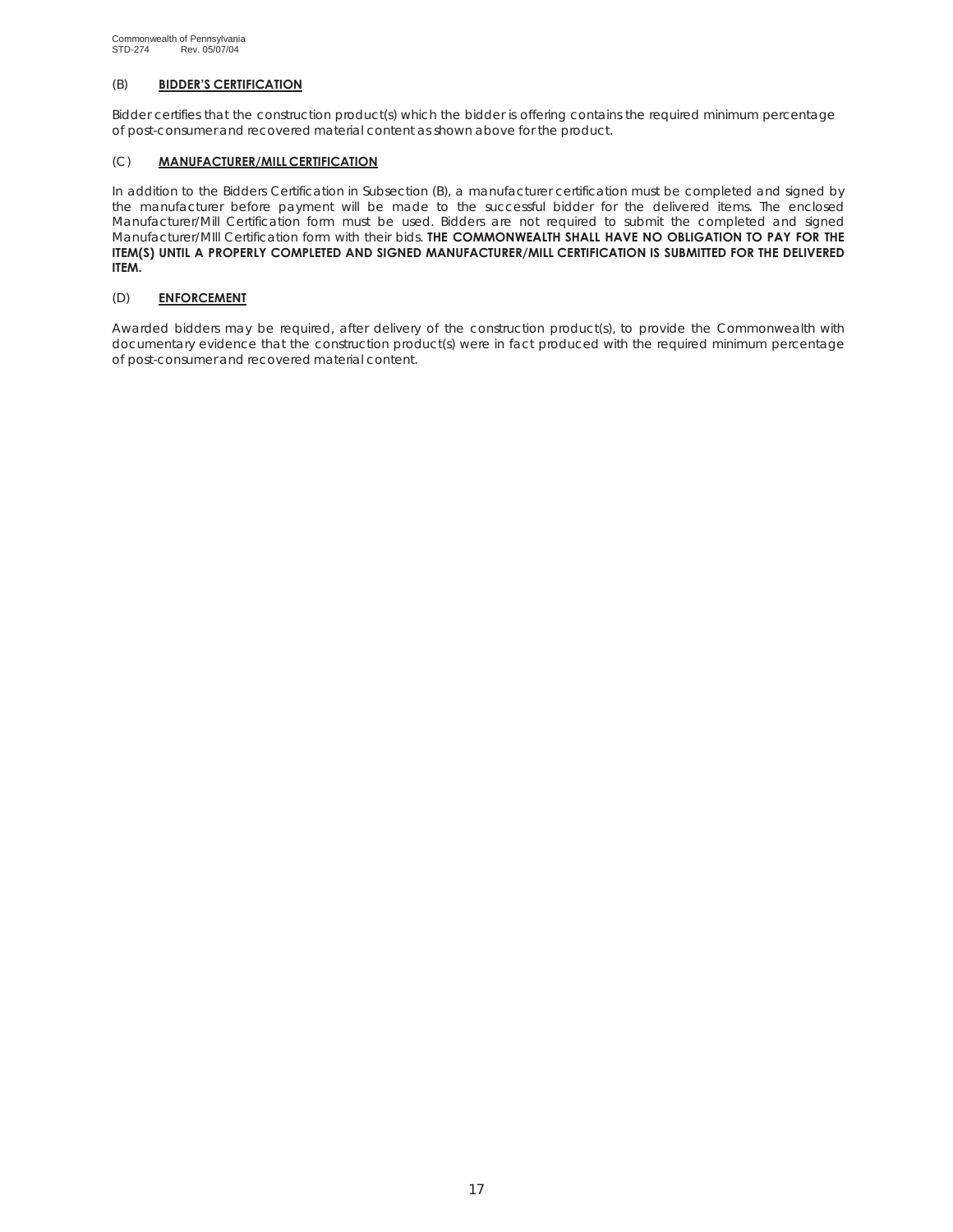### **EXHIBIT A-2 VEHICULAR PRODUCTS RECYCLED CONTENT**

### (A) **REQUIREMENT**

All vehicular products offered by the bidder, or included in the final product offered by the bidder, and sold to the Commonwealth **must** contain the minimum percentage of post-consumer and recovered material content as shown below for the applicable products:

| Vehicular Product | <b>Requirements</b>                                                                            |
|-------------------|------------------------------------------------------------------------------------------------|
| Re-Refined Oil    | 25% re-refined oil base stock for engine lubricating oils,<br>hydraulic fluids, and gear oils. |

"Post-consumer" material is "material or finished product that has served its intended use and has been diverted or recovered from waste destined for disposal, having completed its life as a consumer item. Post-consumer material is part of the broader category of recovered material."

**"**Recovered Materials" refers to waste materials and by-products which have been recovered or diverted from solid waste, but does not include those materials and by-products generated from, and commonly reused within, an original manufacturing process.

"Re-refined oil" is oil that is manufactured with a minimum of twenty-five percent basestock made from used oil that has been recovered and processed to make it reusable as oil. Once the oil has been refined, no difference can be detected between re-refined and virgin oil.

## (B) **BIDDER'S CERTIFICATION**

Bidder certifies that the vehicular product(s) which the bidder is offering contains the required minimum percentage of post-consumer and recovered material content as shown above for the product.

## (C) **MANUFACTURER/MILL CERTIFICATION**

In addition to the Bidders Certification in Subsection (B), a manufacturer certification must be completed and signed by the manufacturer before payment will be made to the successful bidder for the delivered items. The enclosed Manufacturer/Mill Certification form must be used. Bidders are not required to submit the completed and signed Manufacturer/Mill Certification form with their bids. **THE COMMONWEALTH SHALL HAVE NO OBLIGATION TO PAY FOR THE ITEM(S) UNTIL A PROPERLY COMPLETED AND SIGNED MANUFACTURER/MILL CERTIFICATION IS SUBMITTED FOR THE REFERENCED ITEM.**

### (D) **ENFORCEMENT**

Awarded bidders may be required, after delivery of the vehicular product(s), to provide the Commonwealth with documentary evidence that the vehicular product(s) were in fact produced with the required minimum percentage of post-consumer and recovered material content.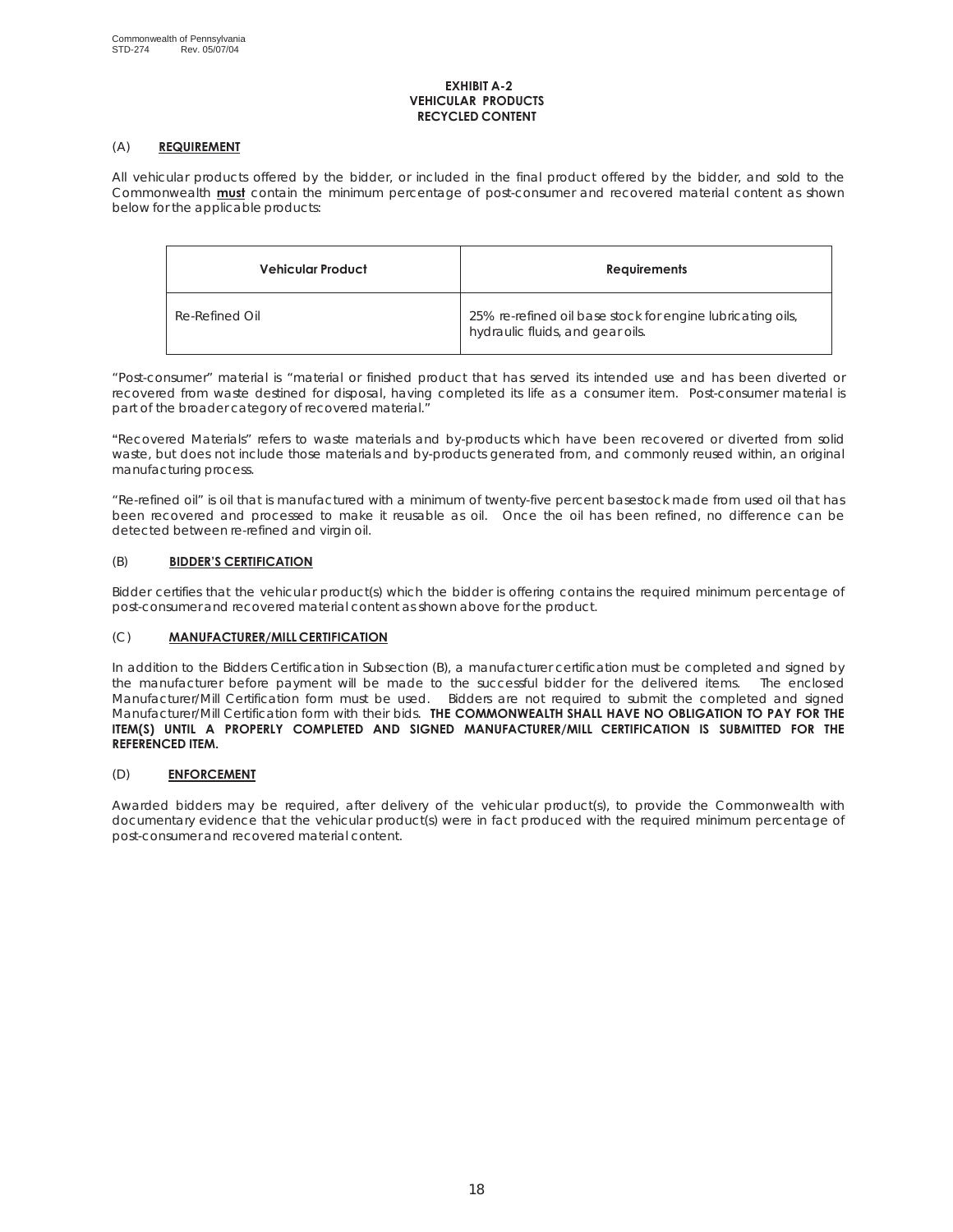### **EXHIBIT A-3 PAPER PRODUCTS RECYCLED CONTENT**

# (A) **REQUIREMENT**

All paper offered by the bidder, or included in the final product offered by the bidder, and sold to the Commonwealth **must** contain the minimum percentage of post-consumer content as shown below for the applicable products:

| Item                               | <b>Notes</b>                                                                                                                                            | <b>Post-Consumer Content</b><br>(%) |
|------------------------------------|---------------------------------------------------------------------------------------------------------------------------------------------------------|-------------------------------------|
|                                    |                                                                                                                                                         |                                     |
| <b>Printing and Writing Papers</b> |                                                                                                                                                         |                                     |
| Reprographic                       | Business papers such as bond, electrostatic,<br>copy, mimeo, duplicator and reproduction                                                                | 30                                  |
| Offset                             | Used for book publishing, commercial<br>printing, direct mail, technical documents,<br>and manuals                                                      | 30                                  |
| Tablet                             | Office paper such as note pads and<br>notebooks                                                                                                         | 30                                  |
| Forms bond                         | Bond type papers used for business forms<br>such as continuous, cash register, sales<br>book, unit sets, and computer printout,<br>excluding carbonless | 30                                  |
| Envelope                           | Wove                                                                                                                                                    | 30                                  |
|                                    | Kraft, white and colored (including manila)                                                                                                             | 10                                  |
|                                    | Kraft, unbleached<br>Excludes custom envelopes                                                                                                          | 10                                  |
| Cotton fiber                       | High-quality papers used for stationery,<br>invitations, currency, ledgers, maps, and<br>other specialty items                                          | 30                                  |
| Text and cover                     | Premium papers used for cover stock,<br>books, and stationery and matching<br>envelopes                                                                 | 30                                  |
| Supercalendered                    | Groundwood paper used for advertising<br>and mail order inserts, catalogs, and some<br>magazines                                                        | 10                                  |
| Machine finished groundwood        | Groundwood paper used in magazines and<br>catalogs                                                                                                      | 10                                  |
| Papeteries                         | Used for invitations and greeting cards                                                                                                                 | 30                                  |
| Check safety                       | Used in the manufacture of commercial<br>and government checks                                                                                          | 10                                  |
| Coated                             | Used for annual reports, posters, brochures,<br>and magazines. Have gloss, dull, or matte<br>finishes                                                   | 10                                  |
| Carbonless                         | Used for multiple-impact copy forms                                                                                                                     | 30                                  |
| File folders                       | Manila or colored                                                                                                                                       | 30                                  |
| Dyed filing products               | Used for multicolored hanging folders and<br>wallet files                                                                                               | 20                                  |
| Index and card stock               | Used for index cards and postcards                                                                                                                      | 20                                  |
| Pressboard                         | High-strength paperboard used in binders<br>and report covers                                                                                           | 20                                  |
|                                    |                                                                                                                                                         |                                     |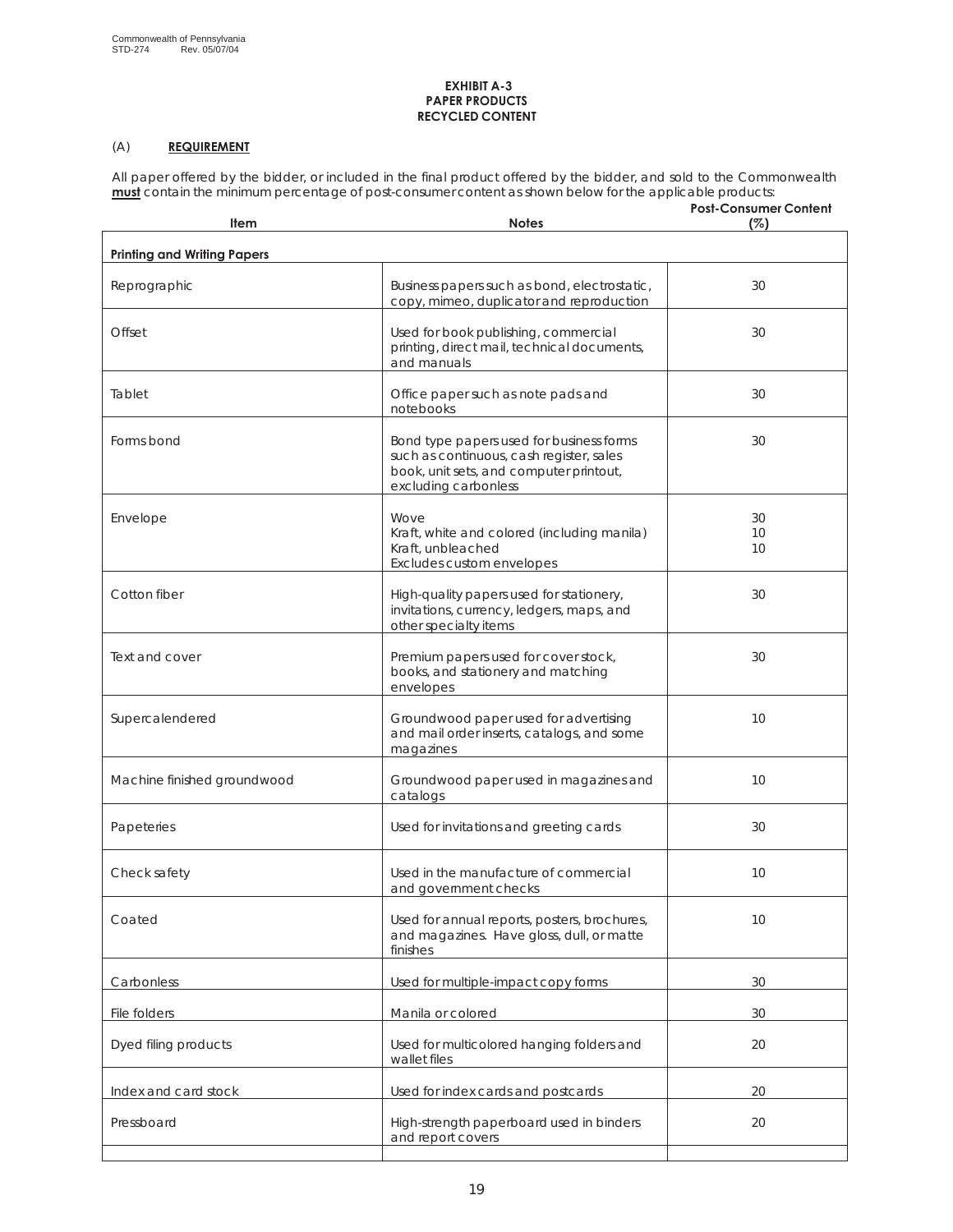| Tags and tickets                                        | Used for toll and lottery tickets, licenses, and<br>identification and tabulating cards                                | 20       |
|---------------------------------------------------------|------------------------------------------------------------------------------------------------------------------------|----------|
| Newsprint                                               |                                                                                                                        |          |
|                                                         |                                                                                                                        |          |
| Newsprint<br><b>Commercial Sanitary Tissue Products</b> | Groundwood paper used in newspapers                                                                                    | 20       |
|                                                         |                                                                                                                        |          |
| <b>Bathroom tissue</b>                                  | Used in rolls or sheets                                                                                                | 20       |
| Paper towels                                            | Used in rolls or sheets                                                                                                | 40       |
| Paper napkins                                           | Used in food service applications                                                                                      | 30       |
| <b>Facial tissue</b>                                    | Used for personal care                                                                                                 | 10       |
| General-purpose<br>industrial wipers                    | Used in cleaning and wiping applications                                                                               | 40       |
| <b>Paperboard and Packaging Products</b>                |                                                                                                                        |          |
| Corrugated containers                                   | Used for packaging and shipping a variety<br>of goods                                                                  |          |
| $(< 300 \text{ psi})$<br>(300 psi)                      |                                                                                                                        | 25<br>25 |
| Solid fiber boxes                                       | Used for specialized packaging needs such<br>as dynamite packaging and army ration<br>boxes                            | 40       |
| Folding cartons                                         | Used to package a wide variety of foods,<br>household products, cosmetics,<br>pharmaceuticals, detergent, and hardware | 40       |
| Industrial paperboard                                   | Used to create tubes, cores, cans and<br>drums                                                                         | 45       |
| <b>Miscellaneous</b>                                    | Includes "chipboard" pad backings, book<br>covers, covered binders, mailing tubes,<br>game boards, and puzzles         | 75       |
| Padded mailers                                          | Made from kraft paper that is usually brown<br>but can be bleached white                                               | 5        |
| Carrierboard                                            | A type of folding carton designed for<br>multipack beverage cartons                                                    | 10       |
| Brown papers                                            | Used for bags and wrapping paper                                                                                       | 5        |
| <b>Miscellaneous Paper Products</b>                     |                                                                                                                        |          |
| <b>Tray liners</b>                                      | Used to line food service trays. Often<br>contain printed information.                                                 | 50       |

"Post-consumer" content is "material or finished product that has served its intended use and has been diverted or recovered from waste destined for disposal, having completed it life as a consumer item. Post-consumer content is part of the broader category of recovered material."

The Commonwealth of Pennsylvania recognizes that paper products are universally made with scrap material recovered from the manufacturing process; use of such materials is a standard practice, both efficient and economical for the paper maker; therefore, bidders of paper products need not certify that their products are made with "preconsumer," "recovered." or "secondary" paper fiber.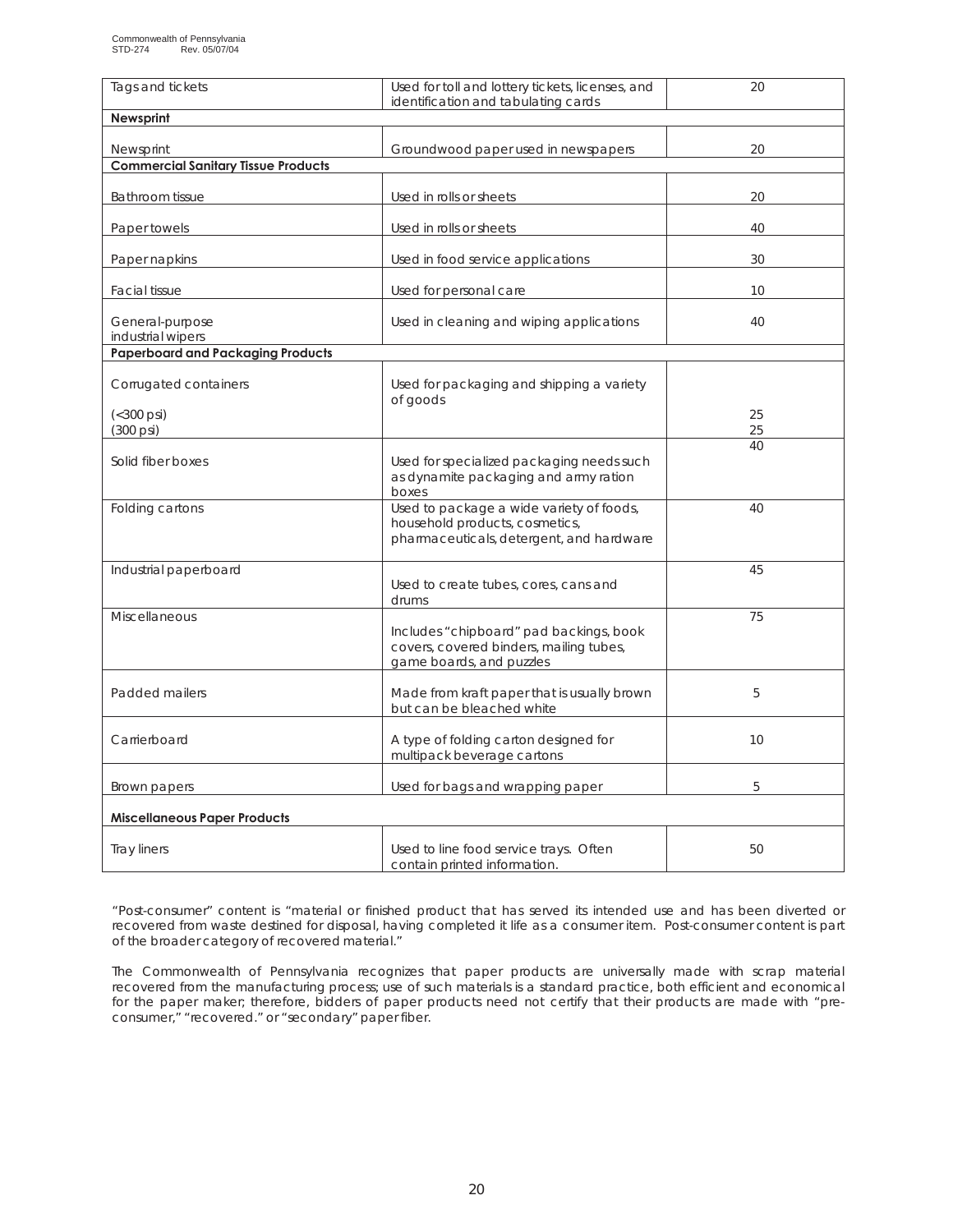## (B) **BIDDER'S CERTIFICATION**

Bidder certifies that the paper product(s) which the bidder is offering contains the required minimum percentage of post-consumer content as shown above for the product.

### (C) **MANUFACTURER/MILL CERTIFICATION**

In addition to the Bidders Certification in Subsection (B), a mill certification must be completed and signed by the mill before payment will be made to the successful bidder for the delivered items. The enclosed Manufacturer/Mill Certification form must be used. Bidders are not required to submit the completed and signed Manufacturer/Mill Certification form with their bids. **THE COMMONWEALTH SHALL HAVE NO OBLIGATION TO PAY FOR THE ITEM(S) UNTIL A PROPERLY COMPLETED AND SIGNED MANUFACTURER/MILL CERTIFICATION IS SUBMITTED FOR THE DELIVERED ITEM.**

### (D) **ENFORCEMENT**

Awarded bidders may be required, after delivery of the paper product(s), to provide the Commonwealth with documentary evidence that the paper product(s) were in fact produced with the required minimum percentage of post-consumer content.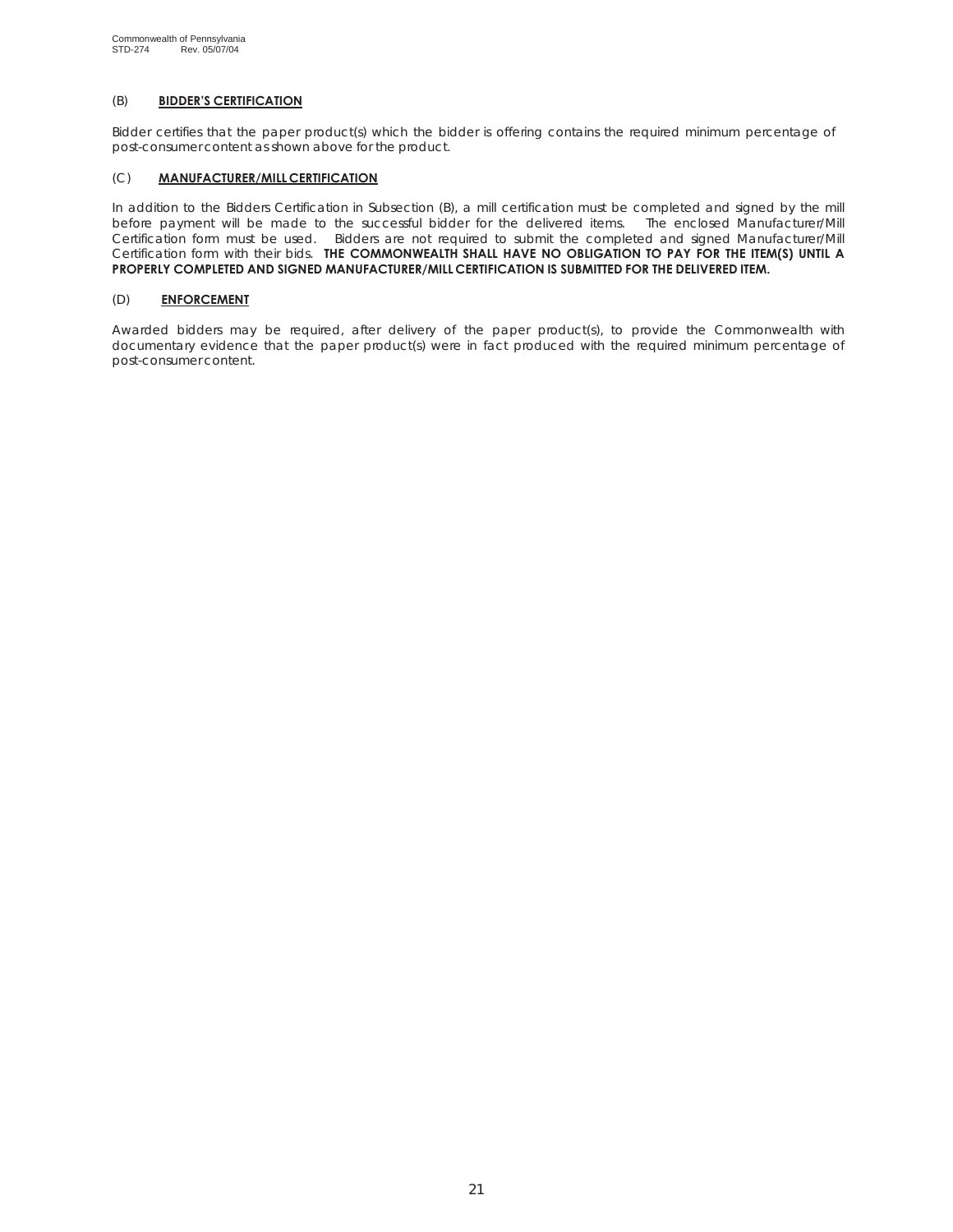### **EXHIBIT A-4 LANDSCAPING PRODUCTS RECYCLED CONTENT**

### (A) **REQUIREMENT**

All landscaping products offered by the bidder, or included in the final product offered by the bidder, and sold to the Commonwealth **must** contain the minimum percentage of post-consumer and recovered material content as shown below for the applicable products:

| <b>Landscaping Products</b>                                                                                                      | <b>Recovered Material Content</b>                                                                                                                                                                                                                                                                                                                                                                                    |
|----------------------------------------------------------------------------------------------------------------------------------|----------------------------------------------------------------------------------------------------------------------------------------------------------------------------------------------------------------------------------------------------------------------------------------------------------------------------------------------------------------------------------------------------------------------|
| Hydraulic Mulch:<br>------Paper<br>------Wood/Paper                                                                              | 100% (post-consumer)<br>100% (total)                                                                                                                                                                                                                                                                                                                                                                                 |
| Compost Made From<br>Yard Trimmings and/or<br>Food Waste                                                                         | Purchase or use compost made from yard trimmings, leaves, grass<br>clippings and/or food wastes for applications such as landscaping,<br>seeding of grass or other plants, as nutritious mulch under trees and<br>shrubs, and in erosion control and soil reclamation. DGS further<br>recommends implementing a composting system for these materials<br>when agencies have an adequate volume and sufficient space. |
| Garden Hose:<br>------Rubber and/or Plastic<br>Soaker Hose:                                                                      | 60% (post-consumer)                                                                                                                                                                                                                                                                                                                                                                                                  |
| ------Rubber and/or Plastic                                                                                                      | 60% (post-consumer)                                                                                                                                                                                                                                                                                                                                                                                                  |
| Lawn and Garden Edging:<br>------Rubber and/or Plastic                                                                           | 30% (post-consumer)/30-100% (total)                                                                                                                                                                                                                                                                                                                                                                                  |
| Landscaping Timber and Posts:<br>------HDPE<br>------Mixed Plastics/Sawdust<br>------HDPE/Fiberglass<br>------Other mixed Resins | 25% (post-consumer) + 50% (recovered)<br>50% (post-consumer) + 50% (recovered)<br>75% (post-consumer) + 20% (recovered)<br>50% (post-consumer) + 45% (recovered)                                                                                                                                                                                                                                                     |

"Post-consumer" material is "material or finished product that has served its intended use and has been diverted or recovered from waste destined for disposal, having completed it life as a consumer item. Post-consumer material is part of the broader category of recovered material."

**"**Recovered Materials" refers to waste materials and by-products which have been recovered or diverted from solid waste, but does not include those materials and by-products generated from, and commonly reused within, an original manufacturing process

### (B) **BIDDER'S CERTIFICATION**

Bidder certifies that the landscaping product(s) which the bidder is offering contains the required minimum percentage of post-consumer and recovered material content as shown above for the product.

### (C) **MANUFACTURER/MILL CERTIFICATION**

In addition to the Bidders Certification in Subsection (B), a manufacturer certification must be completed and signed by the manufacturer before payment will be made to the successful bidder for the delivered items. The enclosed Manufacturer/Mill Certification form must be used. Bidders are not required to submit the completed and signed Manufacturer/Mill Certification form with their bids. **THE COMMONWEALTH SHALL HAVE NO OBLIGATION TO PAY FOR THE ITEM(S) UNTIL A PROPERLY COMPLETED AND SIGNED MANUFACTURER/MILL CERTIFICATION IS SUBMITTED FOR THE DELIVERED ITEM.**

### (D) **ENFORCEMENT**

Awarded bidders may be required, after delivery of the landscaping product(s), to provide the Commonwealth with documentary evidence that the landscaping product(s) were in fact produced with the required minimum percentage of post-consumer and recovered material content.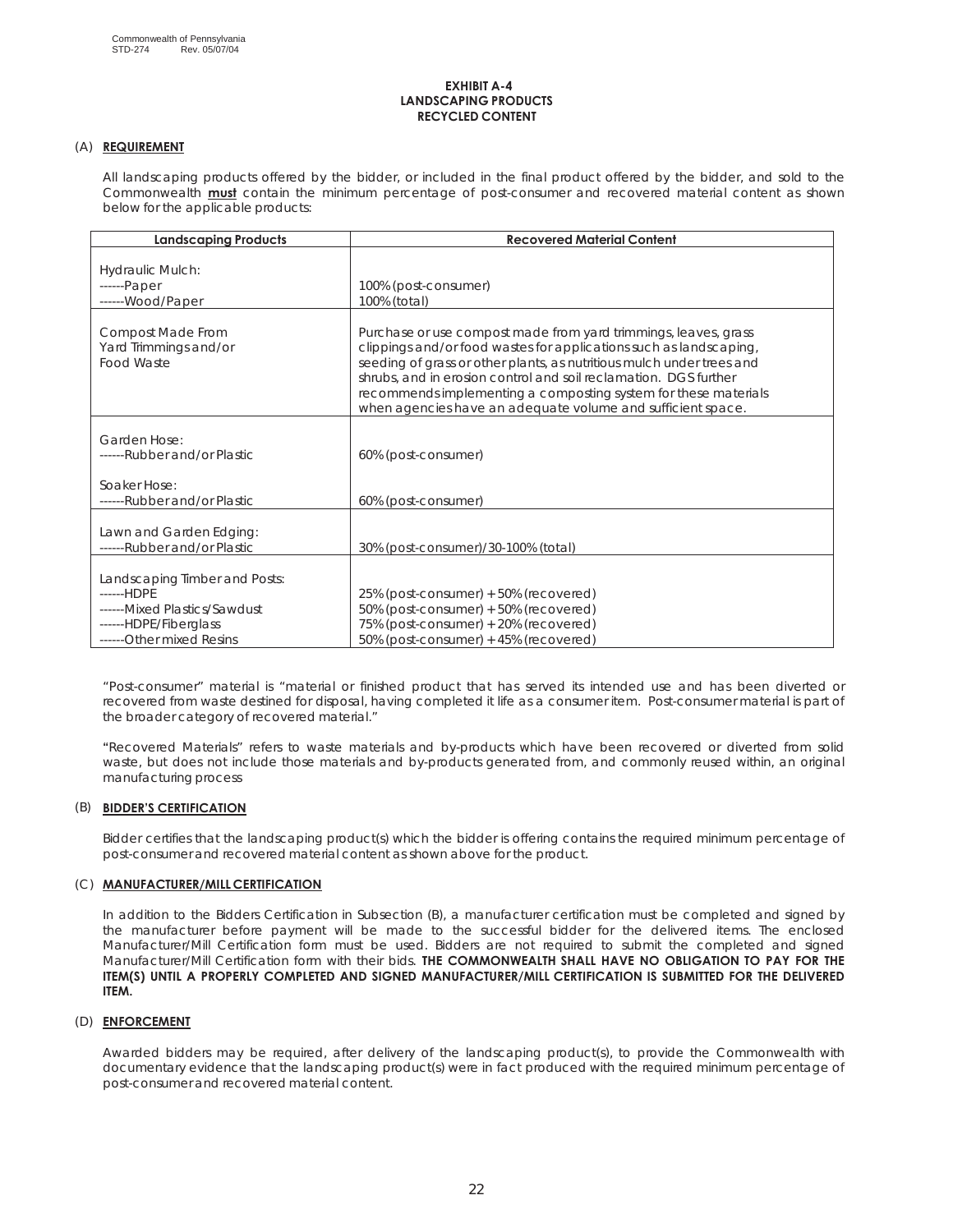### **EXHIBIT A-5 MISCELLANEOUS PRODUCTS RECYCLED CONTENT**

### (A) **REQUIREMENT**

All miscellaneous products offered by the bidder, or included in the final product offered by the bidder, and sold to the Commonwealth **must** contain the minimum percentage of post-consumer and recovered material content as shown below for the applicable products:

| <b>Miscellaneous Products</b>                       | <b>Recovered Material Content</b>     |
|-----------------------------------------------------|---------------------------------------|
| Awards and Plaques                                  |                                       |
| $---Glass$                                          | 75% (post-consumer) + 25% (recovered) |
| ---------Wood                                       | 100% (total)                          |
| ----------Paper                                     | 40% (post-consumer)                   |
| ----------Plastic and Plastic/Wood Composites       | 50% (post-consumer) + 45% (recovered) |
| <b>Industrial Drums</b>                             |                                       |
| ----------Steel <sup>1</sup>                        | 16% (post-consumer) + 9% (recovered)  |
| ----------Plastic (HDPE)                            | 30% (post-consumer)                   |
| ----------Fiber (paper)                             | 100% (post-consumer)                  |
| Mats                                                |                                       |
| ---------Rubber                                     | 75% (post-consumer) +10% (recovered)  |
| ---------Plastic                                    | 10% (post-consumer) + 90% (recovered) |
| ---------Rubber/Plastic Composite                   | 100% (post-consumer)                  |
| Pallets                                             |                                       |
| --------Wood                                        | 95% (post-consumer)                   |
| ---------Plastic                                    | 100% (post-consumer)                  |
| ---------Thermoformed                               | 25% (post-consumer)                   |
| ---------Paperboard                                 | 50% (post-consumer)                   |
| Signage                                             |                                       |
| ---------Plastic                                    | 80% (post-consumer)                   |
| ---------Aluminum                                   | 25% (post-consumer)                   |
| ---------Plastic Sign Posts/Supports                | 80% (post-consumer)                   |
| ---------Steel Sign Posts/Supports <sup>2</sup>     | 16% (post-consumer) + 9% (recovered)  |
|                                                     | 67% (post-consumer) + 33% (recovered) |
| Sorbents                                            |                                       |
| ---------Paper                                      | 90% (post-consumer) +10% (recovered)  |
| ---------Textiles                                   | 95% (post-consumer)                   |
| ---------Plastics                                   | 25% (total)                           |
| --------Wood <sup>3</sup>                           | 100% (total)                          |
| ---------Other Organics/Multimaterials <sup>4</sup> | 100% (total)                          |
| Manual-Grade Strapping                              |                                       |
| ----------Polyester                                 | 50% (post-consumer)                   |
| ----------Polypropylene                             | 10% (total)                           |
| ----------Steel <sup>2</sup>                        | 16% (post-consumer) +9% (recovered)   |
|                                                     | 67% (post-consumer) +33% (recovered)  |

"Post-consumer" material is "material or finished product that has served its intended use and has been diverted or recovered from waste destined for disposal, having completed it life as a consumer item. Post-consumer material is part of the broader category of recovered material."

**"**Recovered Materials" refers to waste materials and by-products which have been recovered or diverted from solid waste, but does not include those materials and by-products generated from, and commonly reused within, an original manufacturing process

<sup>1</sup>Steel used in steel drums is manufactured using the Basic Oxygen Furnace (BOF) process, which contains 25-30% total recovered material, of which 16% is post-consumer steel. Steel used in manual-grade strapping is manufactured using either the BOF process or the Electric Arc Furnace (EAF) process, which contains 100% total recovered materials, of which 67% is post-consumer steel.

<sup>&</sup>lt;sup>2</sup> The recommended recovered materials content levels for steel in this table reflect the fact that the designated items can be made from steel manufactured in either a Basic Oxygen Furnace (BOF) or an Electric Arc Furnace (EAF). Steel from the BOF process contains 25-30% total recovered materials, of which 16% is post-consumer steel. Steel from the EAF process contains a total of 100% recovered steel, of which 67% is post-consumer.

<sup>3 &</sup>quot;Wood" includes materials such as sawdust and lumber mill trimmings.

<sup>4</sup> Examples of other organics include, but are not limited to, peanut hulls and corn stover. An example of multimaterial sorbents would include, but not be limited to, a polymer and cellulose fiber combination.

<sup>&</sup>lt;sup>2</sup> The recommended recovered materials content levels for steel in this table reflect the fact that the designated items can be made from steel manufactured in either a Basic Oxygen Furnace (BOF) or an Electric Arc Furnace (EAF). Steel from the BOF process contains 25-30% total recovered materials, of which 16% is post-consumer steel. Steel from the EAF process contains a total of 100% recovered steel, of which 67% is post-consumer.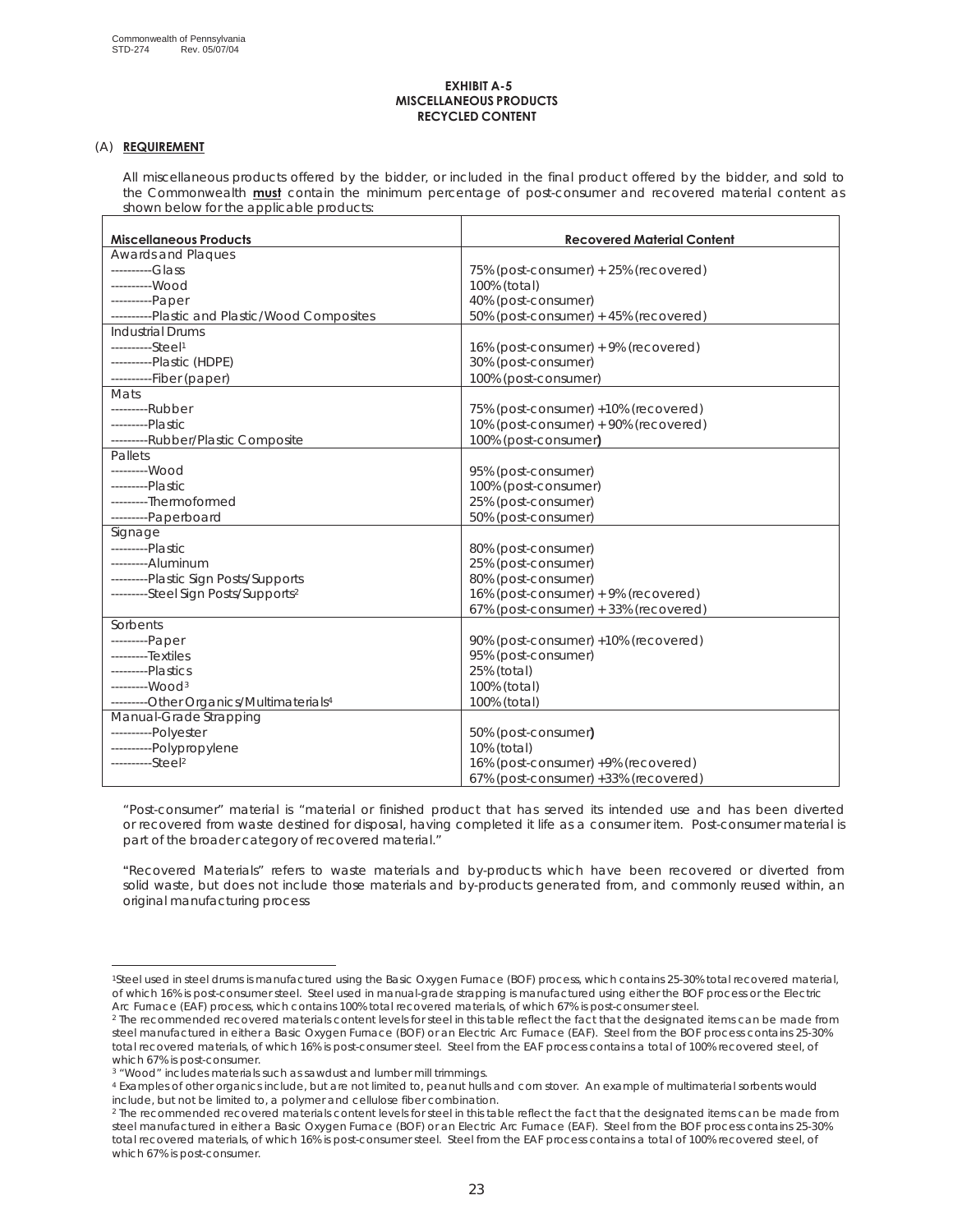### (B) **BIDDER'S CERTIFICATION**

Bidder certifies that the miscellaneous product(s) which the bidder is offering contains the required minimum percentage of post-consumer and recovered material content as shown above for the product.

### (C) **MANUFACTURER/MILL CERTIFICATION**

In addition to the Bidders Certification in Subsection (B), a manufacturer certification must be completed and signed by the manufacturer before payment will be made to the successful bidder for the delivered items. The enclosed Manufacturer/Mill Certification form must be used. Bidders are not required to submit the completed and signed Manufacturer/Mill Certification form with their bids. **THE COMMONWEALTH SHALL HAVE NO OBLIGATION TO PAY FOR THE ITEM(S) UNTIL A PROPERLY COMPLETED AND SIGNED MANUFACTURER/MILL CERTIFICATION IS SUBMITTED FOR THE DELIVERED ITEM.**

### (E) **ENFORCEMENT**

Awarded bidders may be required, after delivery of the miscellaneous product(s), to provide the Commonwealth with documentary evidence that the miscellaneous product(s) were in fact produced with the required minimum percentage of post-consumer and recovered material content.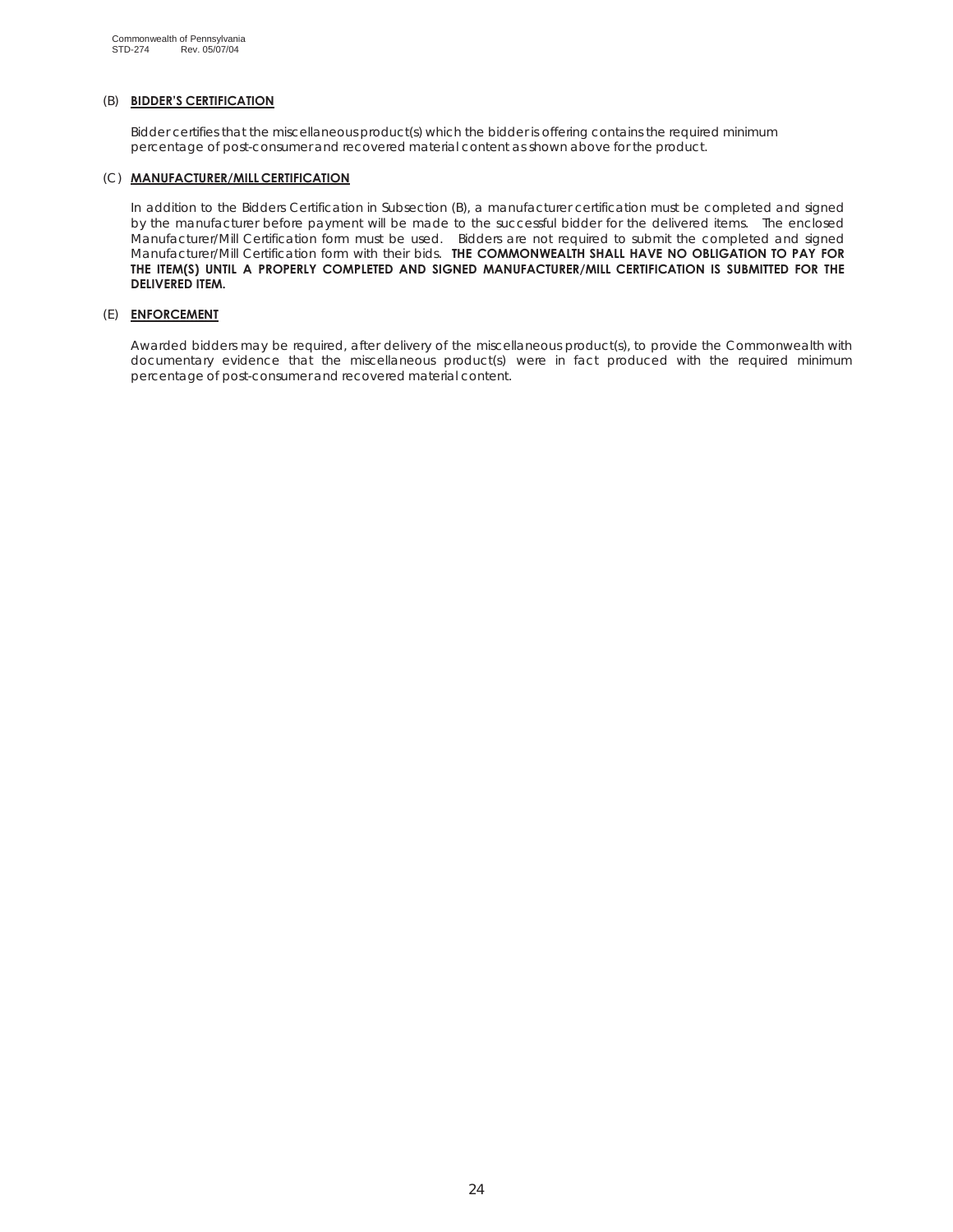#### **EXHIBIT A-6 NONPAPER OFFICE PRODUCTS RECYCLED CONTENT**

### (A) **REQUIREMENT**

All nonpaper office products offered by the bidder, or included in the final product offered by the bidder, and sold to the Commonwealth **must** contain the minimum percentage of post-consumer and recovered material content as shown below for the applicable products:

| Nonpaper Office Product                                                                                                                                                                                      | <b>Recovered Material Content</b>                                                                                                                                                 |
|--------------------------------------------------------------------------------------------------------------------------------------------------------------------------------------------------------------|-----------------------------------------------------------------------------------------------------------------------------------------------------------------------------------|
| Recycling Containers and Waste Receptacles:<br>----------Plastic<br>----------Steel1                                                                                                                         | 20% (post-consumer)<br>16% (post-consumer) +9% (recovered)                                                                                                                        |
| ----------Paper<br>-----------Corrugated<br>------------Solid Fiber Boxes<br>------------Industrial Paperboard                                                                                               | 25% (post-consumer)<br>40% (post-consumer)<br>40% (post-consumer) + 60% (recovered)                                                                                               |
| Plastic Desktop Accessories (polystyrene) including desk<br>organizers, sorters, and trays, and memo, note, and pencil holders.                                                                              | 25% (post-consumer)                                                                                                                                                               |
| Binders:<br>----------Plastic-Covered<br>----------Paper-Covered<br>----------Pressboard<br>----------Solid Plastic<br>------------HDPE<br>------------PE<br>-------------PET<br>-------------Misc. Plastics | 25%<br>75% (post-consumer) +15% (recovered)<br>20% (post-consumer) + 30% (recovered)<br>90% (post-consumer)<br>30% (post-consumer)<br>100% (post-consumer)<br>80% (post-consumer) |
| Trash Bags (plastic)                                                                                                                                                                                         | 10% (post-consumer)                                                                                                                                                               |
| <b>Toner Cartridges</b>                                                                                                                                                                                      | Return used toner cartridges for remanufacturing<br>and reuse or purchase a remanufactured or<br>recycled-content replacement cartridge.                                          |
| <b>Printer Ribbons</b>                                                                                                                                                                                       | Procure printer ribbon reinking or reloading services<br>or procure reinked or reloaded printer ribbons.                                                                          |
| <b>Plastic Envelopes</b>                                                                                                                                                                                     | 25% (post-consumer)                                                                                                                                                               |
| Plastic Clipboards:<br>------------HDPF<br>------------PS<br>------------Misc. Plastics                                                                                                                      | 90% (post-consumer)<br>50% (post-consumer)<br>15% (post-consumer)                                                                                                                 |
| <b>Plastic File Folders</b><br>------------HDPE                                                                                                                                                              | 90% (post-consumer)                                                                                                                                                               |
| <b>Plastic Clip Portfolios</b><br>------------HDPE                                                                                                                                                           | 90% (post-consumer)                                                                                                                                                               |
| <b>Plastic Presentation Folders</b><br>------------HDPE                                                                                                                                                      | 90% (post-consumer)                                                                                                                                                               |

"Post-consumer" material is "material or finished product that has served its intended use and has been diverted or recovered from waste destined for disposal, having completed it life as a consumer item. Post-consumer material is part of the broader category of recovered material."

<sup>1</sup> The recommended recovered materials content levels for steel in this table reflect the fact that the designated item is made from steel manufactured from in a Basic Oxygen Furnace (BOF). Steel from the BOF process contains 25-30% total recovered materials, of which 16% is post-consumer steel.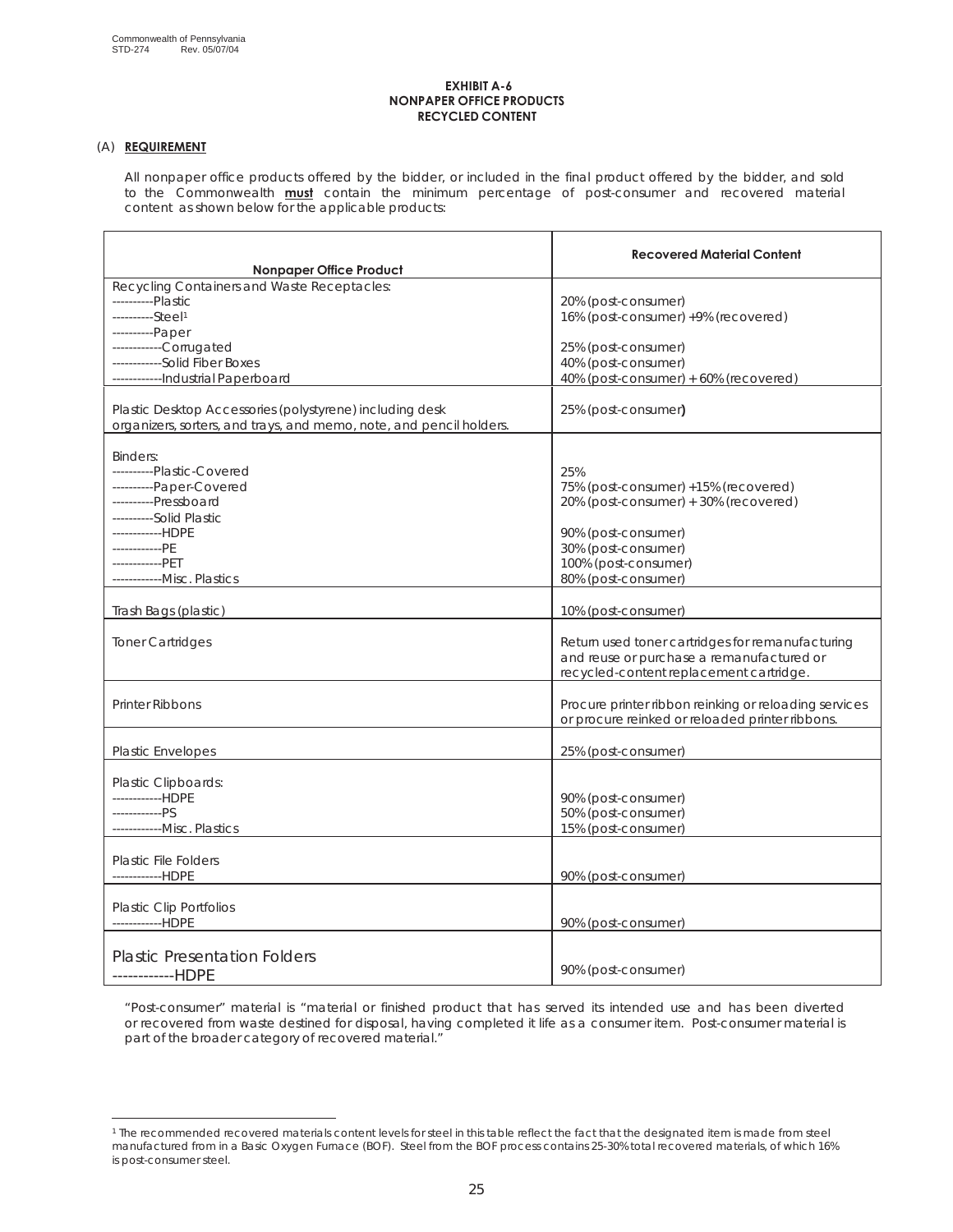**"**Recovered Materials" refers to waste materials and by-products which have been recovered or diverted from solid waste, but does not include those materials and by-products generated from, and commonly reused within, an original manufacturing process

### (B) **BIDDER'S CERTIFICATION**

Bidder certifies that the nonpaper office products which the bidder is offering contains the required minimum percentage of post-consumer and recovered material content as shown above for the product.

### (C) **MANUFACTURER/MILL CERTIFICATION**

In addition to the Bidders Certification in Subsection (B), a manufacturer certification must be completed and signed by the manufacturer before payment will be made to the successful bidder for the delivered items. The enclosed Manufacturer/Mill Certification form must be used. Bidders are not required to submit the completed and signed Manufacturer/Mill Certification form with their bids. **THE COMMONWEALTH SHALL HAVE NO OBLIGATION TO PAY FOR THE ITEM(S) UNTIL A PROPERLY COMPLETED AND SIGNED MANUFACTURER/MILL CERTIFICATION IS SUBMITTED FOR THE DELIVERED ITEM.**

## (D) **ENFORCEMENT**

Awarded bidders may be required, after delivery of the paper, to provide the Commonwealth with documentary evidence that the nonpaper office product(s) were in fact produced with the required minimum percentage of postconsumer and recovered material content.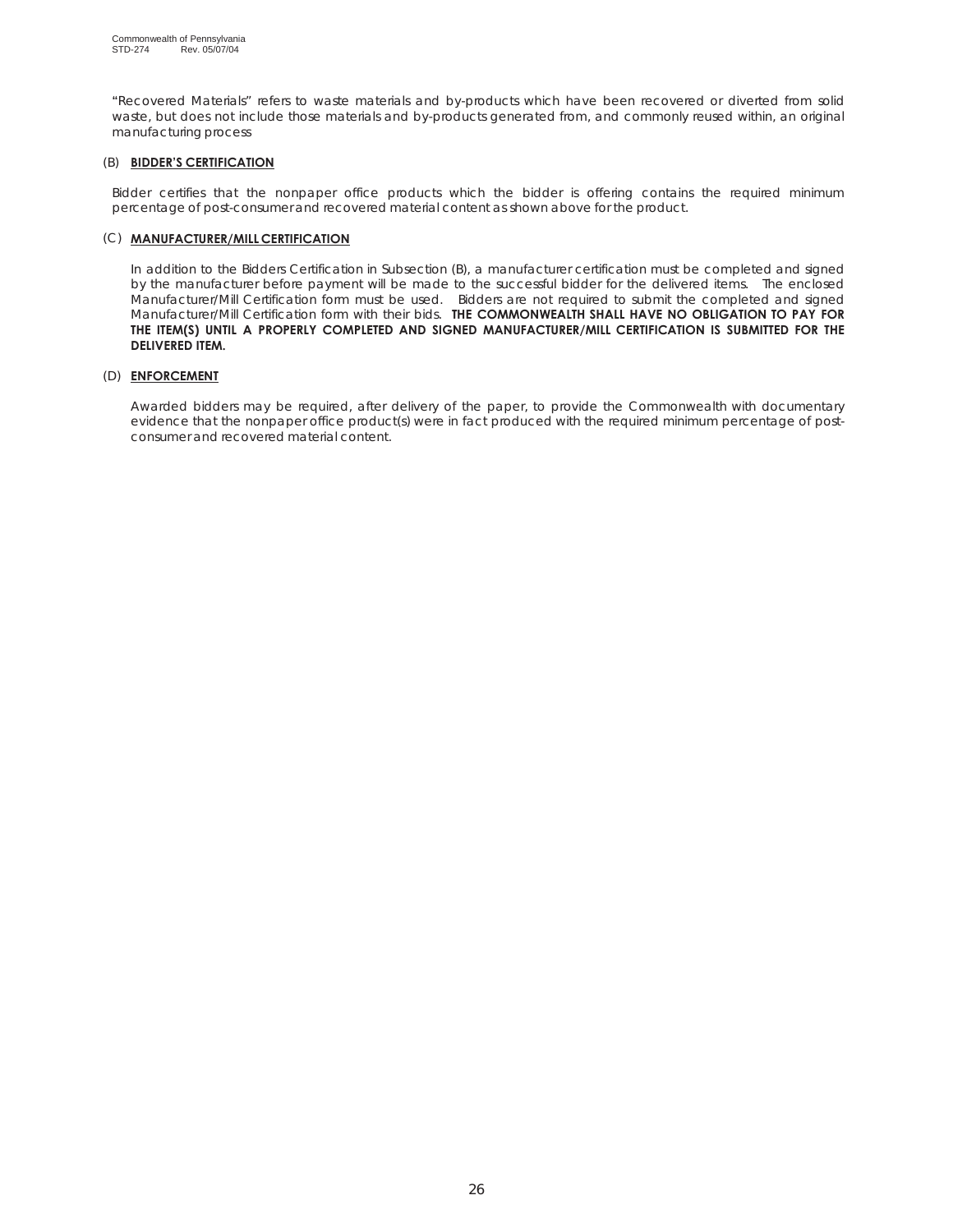#### **EXHIBIT A-7 PARK & RECREATION PRODUCTS RECYCLED CONTENT**

### (A) **REQUIREMENT**

All park and recreation products offered by the bidder, or included in the final product offered by the bidder, and sold to the Commonwealth **must** contain the minimum percentage of post-consumer and recovered material content as shown below for the applicable products:

| <b>Park &amp; Recreation Product</b>            | Recovered Material Content <sup>1</sup> |
|-------------------------------------------------|-----------------------------------------|
| Park Benches & Picnic Tables:                   |                                         |
| $---Plastic2$                                   | 90% (post-consumer) + 10% (recovered)   |
| -----Plastic Composites                         | 50% (post-consumer) + 50% (recovered)   |
| ----- Aluminum                                  | 25% (post-consumer)                     |
| -----Concrete                                   | 15% (total)                             |
| $---Steel3$                                     | 16% (post-consumer) + 9% (recovered)    |
|                                                 | 67% (post-consumer) + 33% (recovered)   |
| Plastic Fencing for Specified Uses <sup>4</sup> | 60% (post-consumer) + 30% (recovered)   |
| Playground Equipment                            |                                         |
| $---Plastic3$                                   | 90% (post-consumer) + 10% (recovered)   |
| -----Plastic Composites                         | 50% (post-consumer) + 45% (recovered)   |
| $---Steel4$                                     | 16% (post-consumer) + 9% (recovered)    |
|                                                 | 67% (post-consumer) + 33% (recovered)   |
| -----Aluminum                                   | 25% (post-consumer)                     |
| Playground Surfaces:                            |                                         |
| -----Plastic or Rubber                          | 90% (post-consumer)                     |
| Running Tracks:                                 |                                         |
| -----Plastic or Rubber                          | 90% (post-consumer)                     |

"Post-consumer" material is "material or finished product that has served its intended use and has been diverted or recovered from waste destined for disposal, having completed it life as a consumer item. Post-consumer material is part of the broader category of recovered material."

**"**Recovered Materials" refers to waste materials and by-products which have been recovered or diverted from solid waste, but does not include those materials and by-products generated from, and commonly reused within, an original manufacturing process

### (B) **BIDDER'S CERTIFICATION**

Bidder certifies that the park and recreational product(s) which the bidder is offering contains the required minimum percentage of post-consumer and recovered material content as shown above for the product.

### (C) **MANUFACTURER/MILL CERTIFICATION**

In addition to the Bidders Certification in Subsection (B), a manufacturer certification must be completed and signed by the manufacturer before payment will be made to the successful bidder for the delivered items. The enclosed Manufacturer/Mill Certification form must be used. Bidders are not required to submit the completed and signed Manufacturer/Mill Certification form with their bids. **THE COMMONWEALTH SHALL HAVE NO OBLIGATION TO PAY FOR THE ITEM(S) UNTIL A PROPERLY COMPLETED AND SIGNED MANUFACTURER/MILL CERTIFICATION IS SUBMITTED FOR THE DELIVERED ITEM.**

### (D) **ENFORCEMENT**

Awarded bidders may be required, after delivery of the park and recreational product(s), to provide the Commonwealth with documentary evidence that the park and recreational product(s) were in fact produced with the required minimum percentage of post-consumer and recovered material content.

<sup>&</sup>lt;sup>1</sup> The recommended recovered materials content levels are based on the dry weight of the raw materials, exclusive of any additives such as adhesives, binders, or coloring agents.

<sup>&</sup>lt;sup>2</sup> "Plastic" includes both single and mixed plastic resins. Park benches and picnic tables made with recovered plastic may also contain other recovered materials such as sawdust, wood, or fiberglass. The percentage of these materials contained in the product would also count toward the recovered materials content level of the item.

<sup>&</sup>lt;sup>3</sup> The recommended recovered materials content levels for steel in this table reflect the fact that the designated items can be made from steel manufactured from either a Basic Oxygen Furnace (BOF) or an Electric Arc Furnace (AF). Steel from the BOF process contains 25- 30% total recovered materials, of which 16% is post-consumer steel. Steel from the EAF process contains a total of 100% recovered steel, of which 67% is post-consumer.

<sup>4</sup> Designation includes fencing containing recovered plastic for use in controlling snow or sand drifting and as a warning/safety barrier in construction or other applications.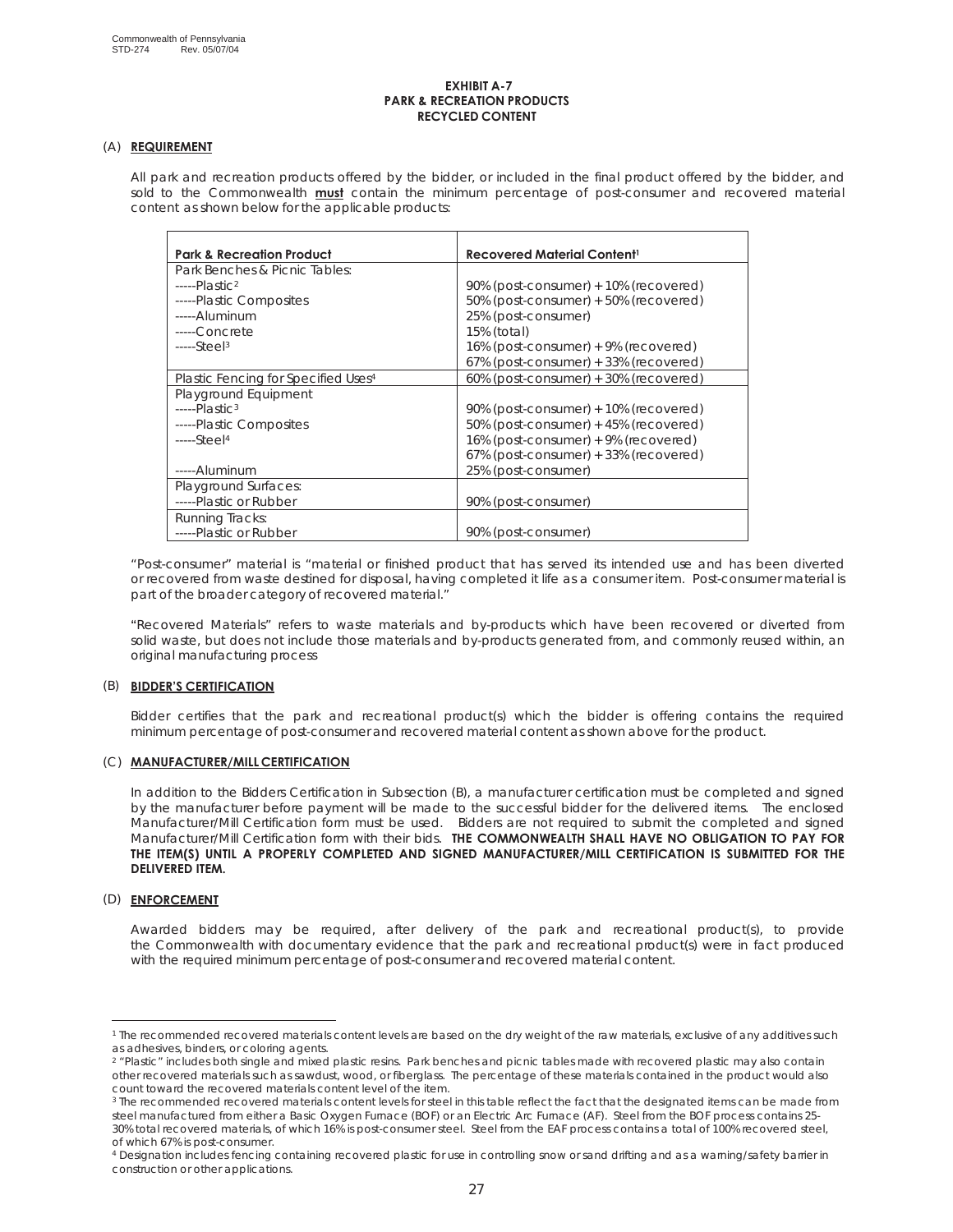#### **EXHIBIT A-8 TRANSPORTATION PRODUCTS RECYCLED CONTENT**

### (A) **REQUIREMENT**

All transportation products offered by the bidder, or included in the final product offered by the bidder, and sold to the Commonwealth **must** contain the minimum percentage of post-consumer and recovered material content as shown below for the applicable products:

| <b>Transportation Products</b>           | <b>Recovered Material Content<sup>1</sup></b>                    |
|------------------------------------------|------------------------------------------------------------------|
|                                          |                                                                  |
| Traffic Cones:                           |                                                                  |
| -----Plastic (PVC and LDPE)              | 50% (recovered)                                                  |
| -----Crumb Rubber                        | 50% (recovered)                                                  |
| Traffic Barricades (type I and II only): |                                                                  |
| -----Plastic (HDPE, LDPE, PET)           | 80% (post-consumer) + 20% (recovered)                            |
| $---Step12$                              | 16% (post-consumer) + 9% (recovered)                             |
|                                          | 67% (post-consumer) + 33% (recovered)                            |
| -----Fiberglass                          | 100% (recovered)                                                 |
| Parking Stops:                           |                                                                  |
| -----Plastic and/or Rubber               | 100% (recovered)                                                 |
| -----Concrete Containing Coal Fly Ash    | 20% (recovered)                                                  |
|                                          | 15% when used as a partial cement replacement as an admixture in |
|                                          | concrete.                                                        |
| -----Concrete Containing Ground          | 25% (recovered)                                                  |
| Granulated Blast Furnace Slag            |                                                                  |
| <b>Traffic Control Devices:</b>          |                                                                  |
| -----Channelizers:                       |                                                                  |
| ---------Plastic                         | 25% (post-consumer)                                              |
| ---------Rubber (base only)              | 100% (post-consumer)                                             |
| ------Delineators:                       |                                                                  |
| ---------Plastic                         | 25% (post-consumer)                                              |
| ---------Rubber (base only)              | 100% (post-consumer)                                             |
| $----Seteel (base only)2$                | 16% (post-consumer) + 9% (recovered)                             |
|                                          | 67% (post-consumer) + 33% (recovered)                            |
| -----Flexible Delineators                | 25% (post-consumer)                                              |

"Post-consumer" material is "material or finished product that has served its intended use and has been diverted or recovered from waste destined for disposal, having completed it life as a consumer item. Post-consumer material is part of the broader category of recovered material."

**"**Recovered Materials" refers to waste materials and by-products which have been recovered or diverted from solid waste, but does not include those materials and by-products generated from, and commonly reused within, an original manufacturing process

### (B) **BIDDER'S CERTIFICATION**

Bidder certifies that the transportation product(s) which the bidder is offering contains the required minimum percentage of post-consumer and recovered material content as shown above for the product.

### (C) **MANUFACTURER/MILL CERTIFICATION**

In addition to the Bidders Certification in Subsection (B), a manufacturer certification must be completed and signed by the manufacturer before payment will be made to the successful bidder for the delivered items. The enclosed Manufacturer/Mill Certification form must be used. Bidders are not required to submit the completed and signed Manufacturer/Mill Certification form with their bids. **THE COMMONWEALTH SHALL HAVE NO OBLIGATION TO PAY FOR THE ITEM(S) UNTIL A PROPERLY COMPLETED AND SIGNED MANUFACTURER/MILL CERTIFICATION IS SUBMITTED FOR THE DELIVERED ITEM.**

### (D) **ENFORCEMENT**

Awarded bidders may be required, after delivery of the transportation product(s), to provide the Commonwealth with documentary evidence that the transportation product(s) were in fact produced with the required minimum percentage of post-consumer and recovered material content.

<sup>1</sup> Content levels are based on the dry weight of the raw materials, exclusive of any additives such as adhesives, binders, or coloring agents.

 $2$  The recommended recovered materials content levels for steel in this table reflect the fact that the designated items can be made from steel manufactured from either a Basic Oxygen Furnace (BOF) or an Electric Arc Furnace (EAF). Steel from the BOF process contains 25- 30% total recovered materials, of which 16% is post-consumer steel. Steel from the EAF process contains a total of 100% recovered steel, of which 67% is post-consumer.